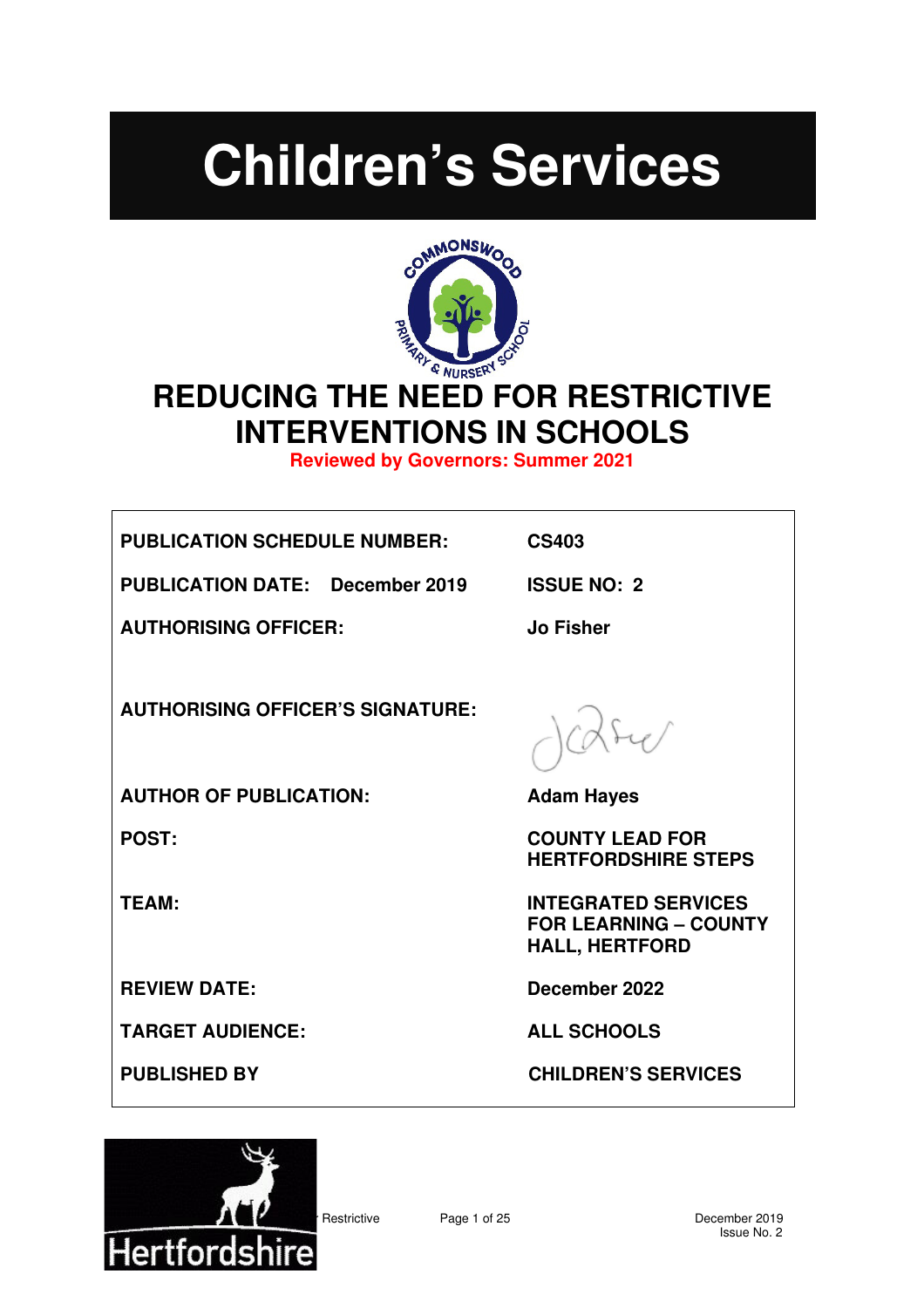## **INDEX**

|                                                                                      | Page | <b>Section</b> |
|--------------------------------------------------------------------------------------|------|----------------|
| Context and outline of Hertfordshire Steps training                                  | 3    | 1              |
| Introduction                                                                         | 4    | $\overline{2}$ |
| <b>Definitions</b>                                                                   | 6    | 3              |
| Acceptable forms of physical intervention                                            | 7    | $\overline{4}$ |
| Restraint or restrictive interventions                                               | 9    | 5              |
| Assessing and managing risks                                                         | 11   | 6              |
| Developing a risk reduction plan                                                     | 12   | $\overline{7}$ |
| Training and development of staff                                                    | 14   | 8              |
| Recording and reporting                                                              | 14   | 9              |
| Complaints                                                                           | 16   | 10             |
| ANNEX 1 - Roots and Fruits                                                           | 17   | <b>ANNEX 1</b> |
| <b>ANNEX 2 - Anxiety Mapping</b>                                                     | 18   | <b>ANNEX 2</b> |
| <b>ANNEX 3 - Risk Reduction Plan</b>                                                 | 20   | <b>ANNEX 3</b> |
| ANNEX 4 – Audited need for identifying restrictive intervention or<br>restraint need | 22   | <b>ANNEX 4</b> |
| ANNEX 5 - Restrictive intervention record form                                       | 24   | <b>ANNEX 5</b> |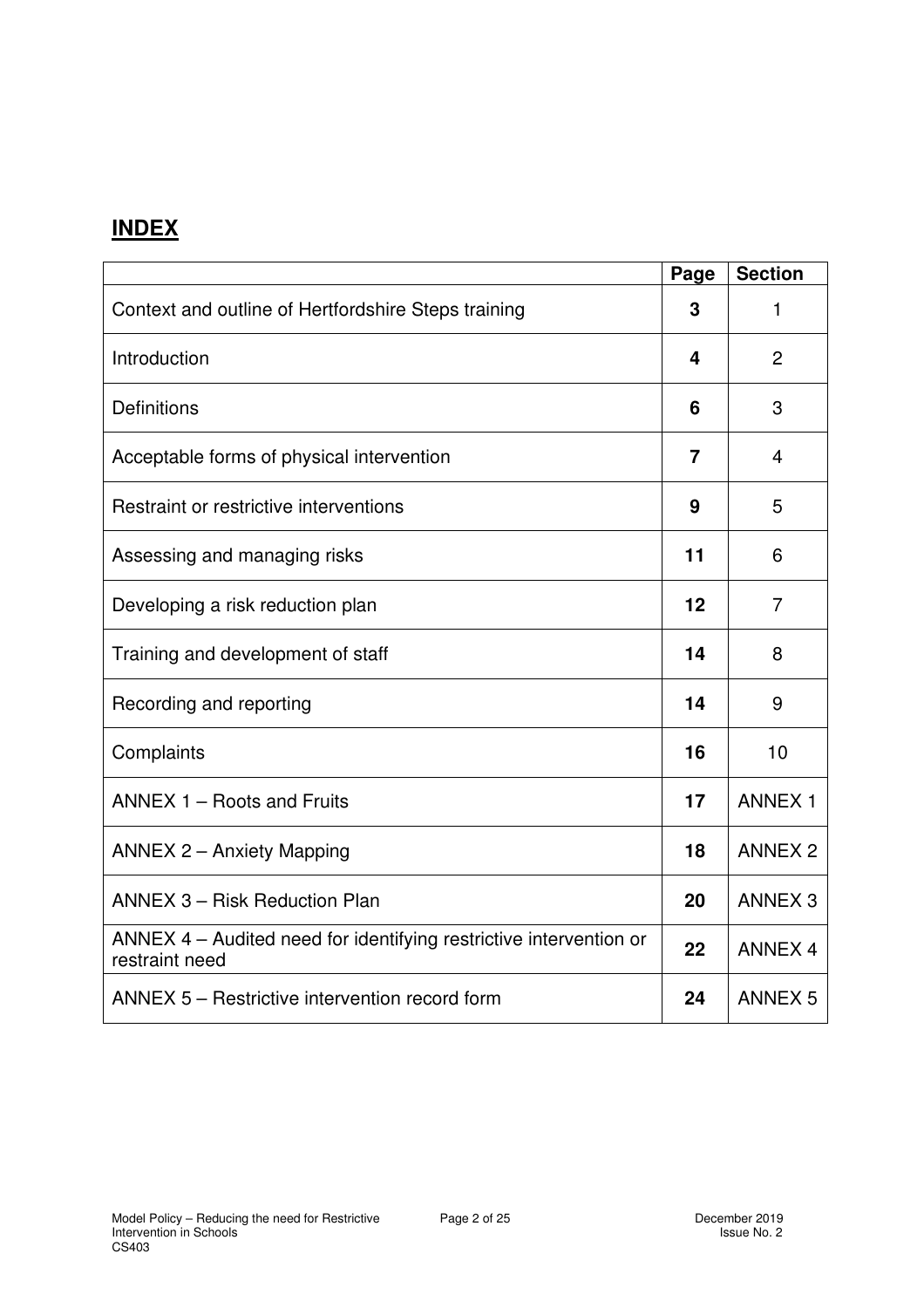#### **Restraint and restrictive intervention Policy**

#### **Commonswood School**

#### **1. CONTEXT**

Hertfordshire schools and educational establishments are encouraged to use this framework and to adapt it to their own setting. It is advised that all schools or settings should be familiar with this policy on reducing the need for restrictive interventions in schools.

This policy is written for schools or settings which have adopted Hertfordshire Steps, which is the local authority's preferred approach to supporting positive behaviour management in schools and settings. The Steps approach forms part of the authority's behaviour strategy. It has been agreed through the SEND Executive and forms part of Hertfordshire's Local Offer.

#### **Schools and settings should ensure if they have commissioned training packages other than Steps that this policy is amended to ensure it is consistent with the principles and ethos of those packages.**

#### **Policy Review**

This policy will be reviewed in full by the Governing Body no less than every 2 years.

The policy was last reviewed and agreed by the Governing Body Summer Term 2020.

It is due for review Summer Term 2022 (up to 24 months from the above date).

Signature **G SEYMOUR** Date  $6<sup>th</sup>$  May 2021

Head Teacher

Signature **Julie Noakes** Date

Chair of Governors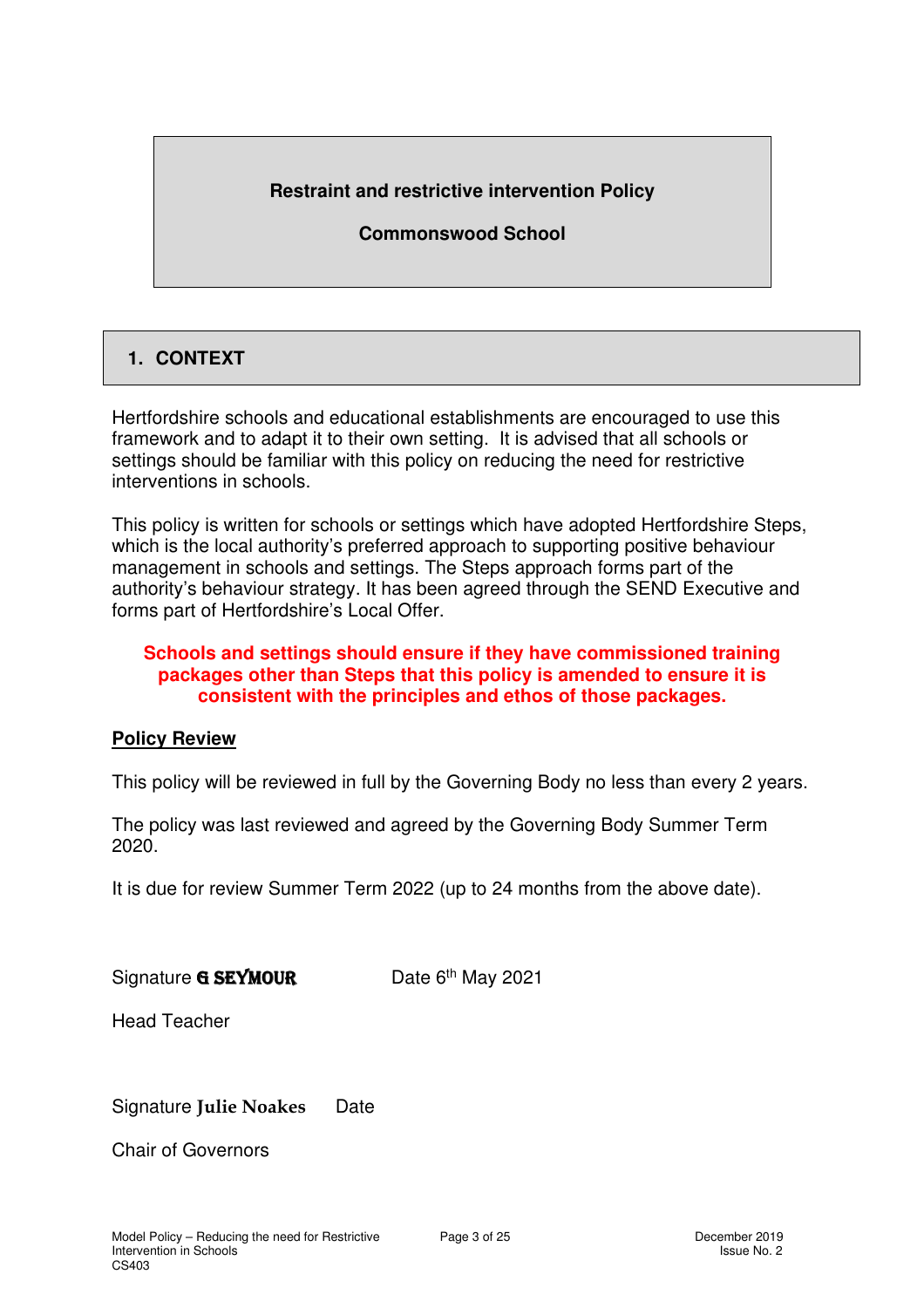#### **2. INTRODUCTION**

In Commonswood school we believe that every child and young person has a right to be treated with respect and dignity, deserves to have their needs recognised and be given the right support. All school staff need to be able to safely manage behaviour and understand what a child (or young person) is seeking to communicate through difficult or dangerous behaviours.

Parents need to:

- know that their children are safe at school:
- be properly informed if their child is the subject of a restrictive intervention (including the nature of the intervention); and
- know why a restrictive intervention has been used.

This policy should be read in conjunction with:

- the behaviour policy;
- the staff behaviour policy (sometimes called a code of conduct):
- the child protection policy;
- the safeguarding response to children who go missing from education; and
- the role of the designated safeguarding lead (including the identity of the designated safeguarding lead and any deputies).

This policy is designed to reduce the incidents of, and the risks associated with restrictive interventions - and to eliminate unnecessary and inappropriate use of restraint.

#### **National guidance**

This policy is based on the principles set out in, and is prepared to supplement, Government guidance:

DfE: Guidance on Use of Reasonable Force July 2013: https://www.gov.uk/government/publications/use-of-reasonable-force-in-schools

DfE and DHSC: Reducing the need for restraint and restrictive intervention, July 2019: https://www.gov.uk/government/publications/reducing-the-need-for-restraint-and-restrictiveintervention

DfE: Keeping Children safe in Education, September 2019: https://www.gov.uk/government/publications/keeping-children-safe-in-education--2

DfE: mental health and behaviour in schools November 2018: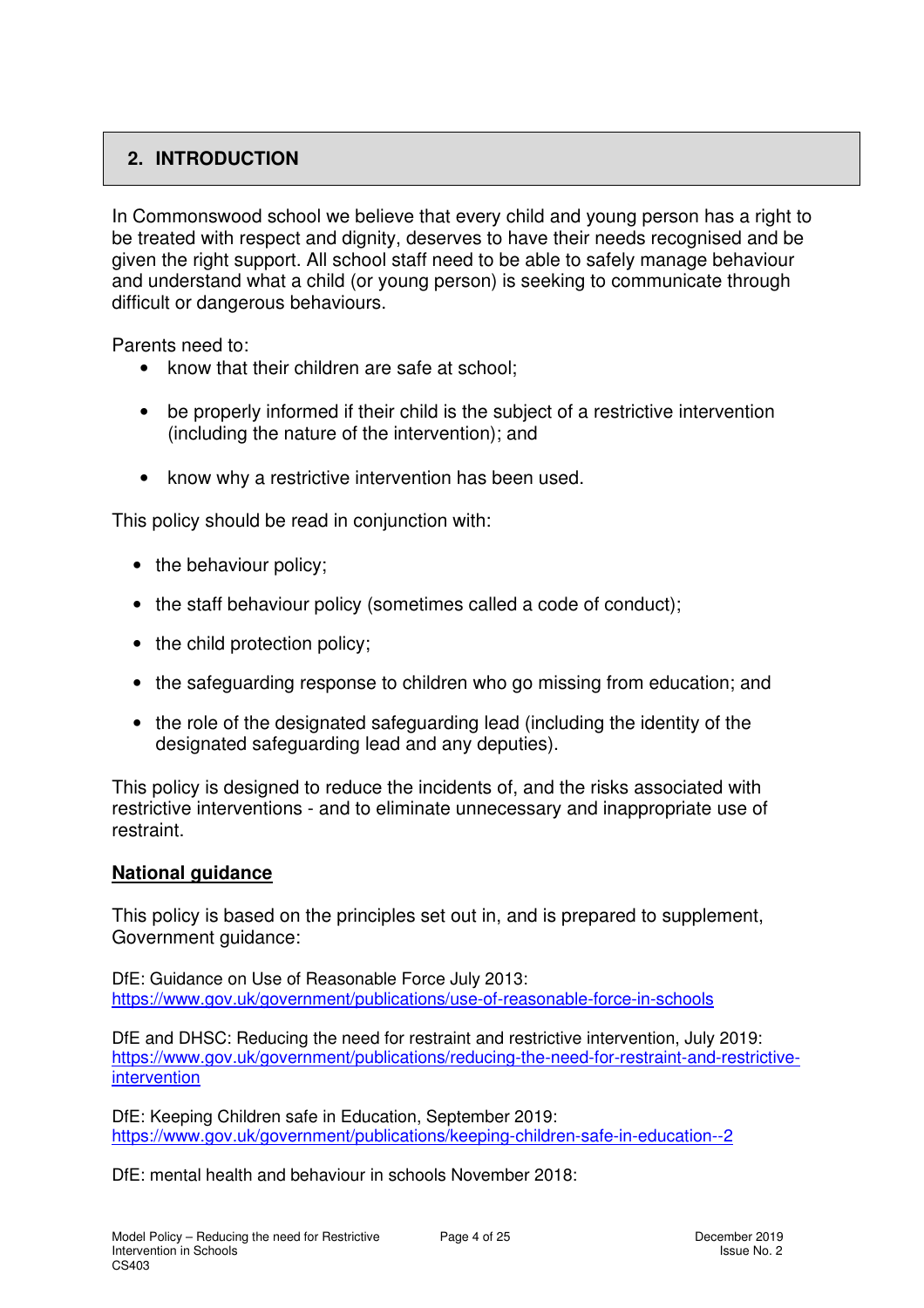https://www.gov.uk/government/publications/mental-health-and-behaviour-in-schools--2

DfE: Behaviour and Discipline in Schools. Advice for head teachers and school staff, January 2016: https://assets.publishing.service.gov.uk/government/uploads/system/uploads/attachment\_da ta/file/488034/Behaviour\_and\_Discipline\_in\_Schools\_-A quide for headteachers and School Staff.pdf

The use of restrictive intervention will only be needed for a very small minority of children or young people. We know that the use of restraint and restrictive interventions are traumatising and this particularly so for children, who are still developing both physically and emotionally. We know that the use of restraint and restrictive interventions can be traumatic - and have long-term consequences on the health and wellbeing of children and young people. It can also have a negative impact on staff who carry out such interventions.

Children and young people with learning disabilities, autistic spectrum conditions or mental health difficulties may react to distressing or confusing situations by displaying behaviours which may be harmful to themselves and others and are at a heightened risk of restrictive interventions. Wherever possible, restrictive interventions should be avoided and proactive, preventative, non-restrictive approaches adopted.

Whenever considering restrictive interventions, the key question for everyone involved with children and young people whose behaviour is difficult or dangerous should be: -

**"What is in the best interest of the child and/or those around them in view of the risks presented?"** 

#### **A positive and proactive approach to behaviour**

We operate a clear behaviour policy for meeting children and young people's individual needs, promoting positive relationships and emotional wellbeing.

Behavioural difficulties may signal a need for support and it is essential to understand what the underlying causes are. For example, a child or young person may exhibit such behaviours as a result of a medical condition or sensory impairment, previous trauma or neglect, or be exacerbated by an unmet need or undiagnosed medical condition. Behavioural difficulties may also reflect the challenges of communication, or the frustrations faced by children and young people with learning disabilities, autistic spectrum conditions and mental health difficulties who may have little choice and control over their lives. Children and young people with behavioural difficulties need to be regarded as vulnerable rather than troublesome and schools have a duty to explore this vulnerability and provide appropriate support.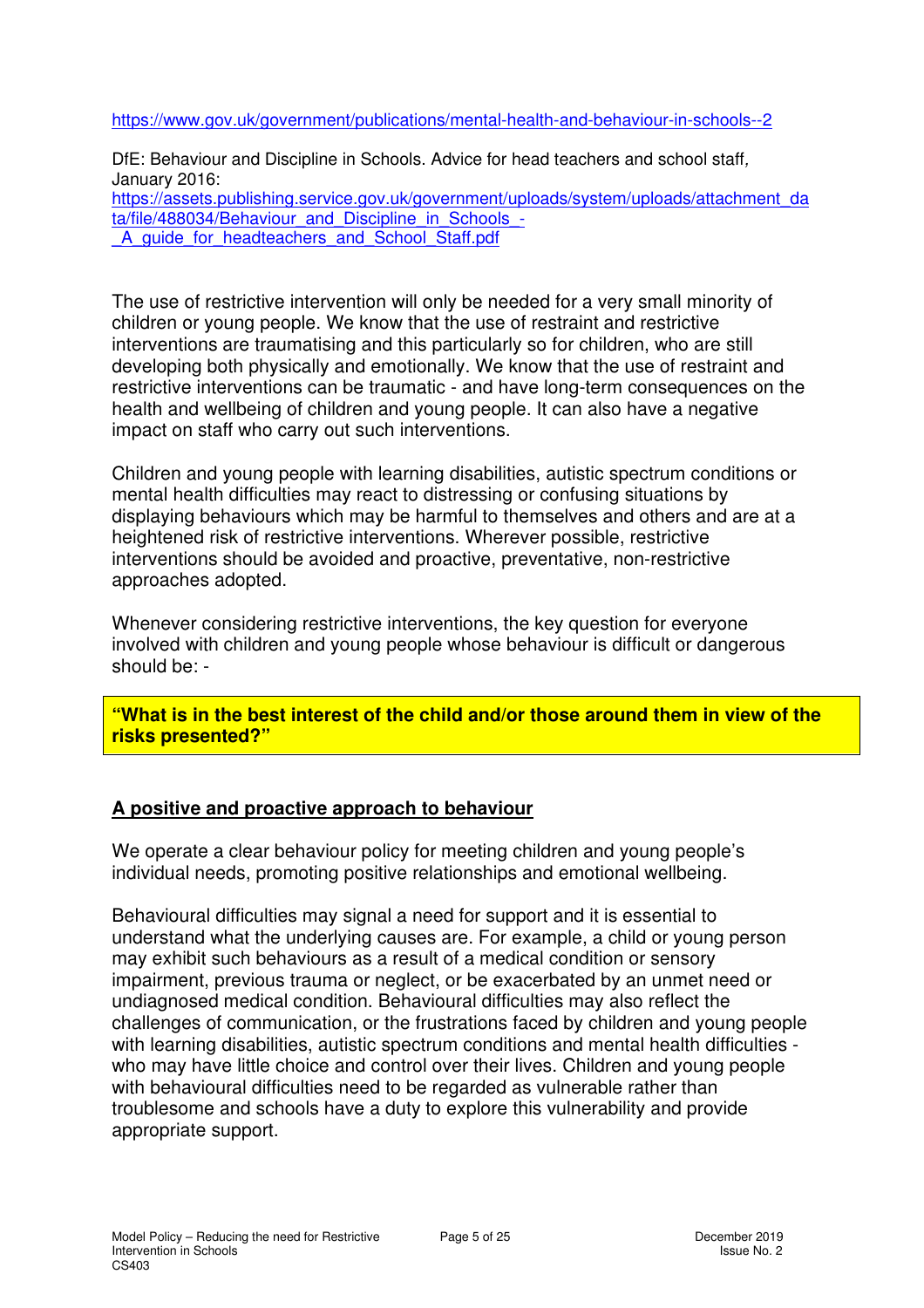Behaviour that escalates and becomes difficult or dangerous may result from the impact of a child or young person being exposed to challenging or overwhelming environments, which they do not understand, where positive social interactions are lacking, and / or personal choices are limited. Children and young people exhibiting difficult or dangerous behaviours need support and differentiation of teaching and learning to have their needs met and to develop alternative ways of expressing themselves that achieve the same purpose but are more appropriate.

We use behaviour analysis to understand children and young people's needs and the causes of poor emotional wellbeing.

By anticipating situations that may cause distress, and agreeing the steps to address them, whilst assessing, managing and reducing risk it is possible to reduce the use of restraint or restrictive intervention.

We aim to reduce restrictive practices by the proactive use of risk reduction plans drawn up with the involvement of the child(ren) (or young person) and their parents. Co-produced risk reduction plans aim to better understand the experiences of parents and children as well as the agree the steps that should be taken to avoid escalation and promote emotional wellbeing.

Our Behaviour policy sets out the steps we will take as a school to ensure that we comply with the provisions of the Equality Act 2010.

#### Back to Index

#### **3. DEFINITIONS**

The term **child** refers to all children and young people under the age of 18.

The term **physical intervention** is used to describe contact between staff and a child (or children) where no force is involved. (e.g. comfort, affirmation, facilitation)

The terms **restrictive intervention** and **restraint** are used interchangeably in this policy to refer to:

- planned or reactive acts that restrict an individual's movement, liberty and/or freedom to act independently; and
- the sub-categories of restrictive intervention using force or restricting liberty of movement (or threatening to do so).

In this policy restrictive interventions and restraint can include, depending on the circumstances:

• Physical restraint: a restrictive intervention involving direct physical contact where the intervener's intention is to prevent, restrict, or subdue movement of the body, or part of the body of another person.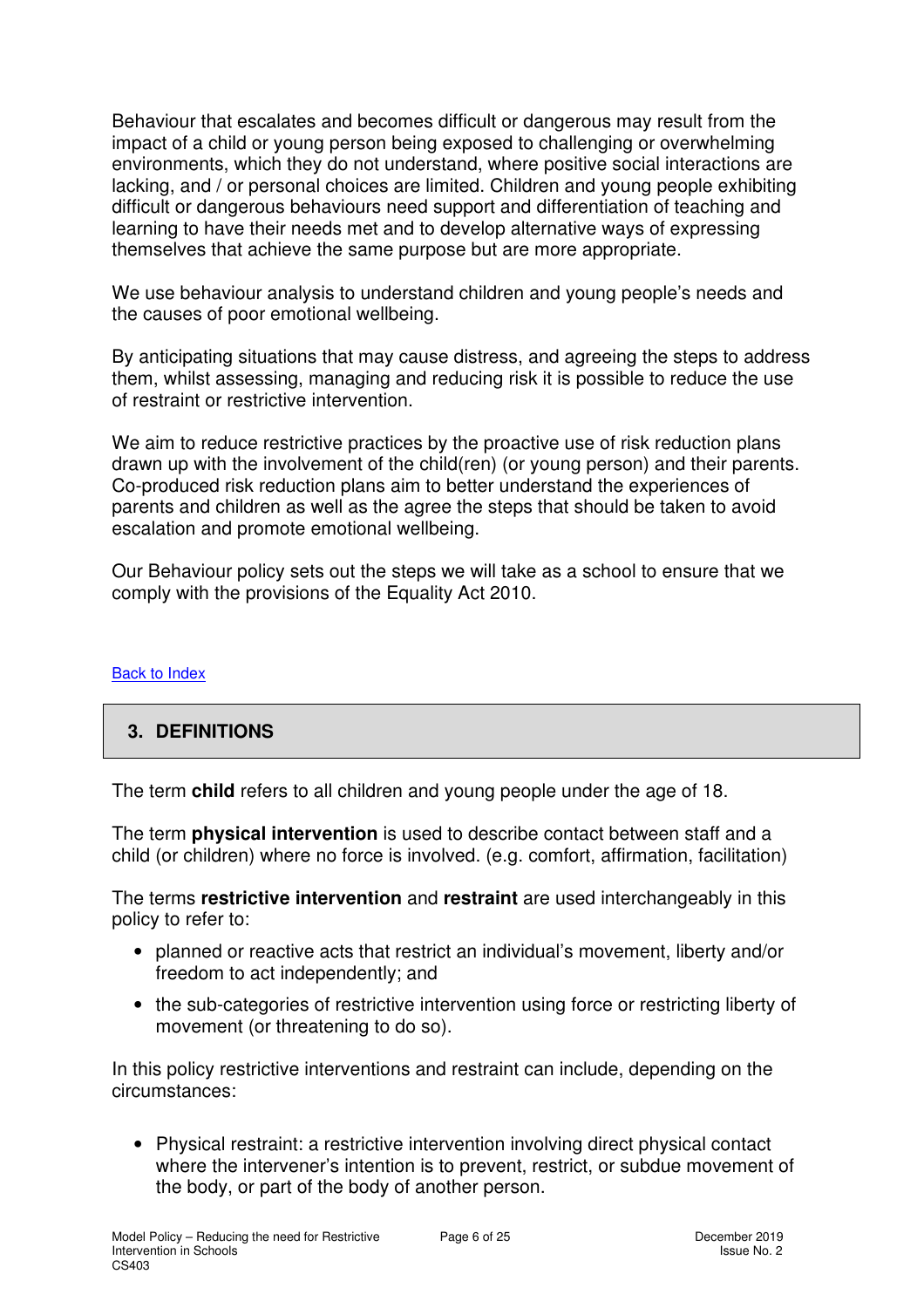- Restricting a child or young person's independent actions, including removing auxiliary aids, such as a walking stick, or coercion, including threats involving use of restraint to curtail a child or young person's independent actions.
- Mechanical restraint: the enforced use of mechanical aids such as belts, cuffs and restraints forcibly to control a child or young person's individual movement.
- Withdrawal: removing a child or young person involuntarily from a situation which causes anxiety or distress to themselves and/or others and taking them to a safer place where they have a better chance of composing themselves. We also refer to this concept below as Imposed Withdrawal.
- Forceable seclusion: supervised confinement and isolation of a child or young person, away from others, in an area from which they are prevented from leaving, where it is of immediate necessity for the containment of severely dangerous behaviour which poses a risk of harm to others.

Although it may not be necessary to make physical contact in cases of Withdrawal (Impose Withdrawal) or Forceable seclusion, these are still regarded as forms of restrictive intervention.

The term **difficult** used throughout this policy refers to behaviour that a child or young person displays that does not cause harm or injury. Staff may find these behaviours challenging.

The term **dangerous** used throughout this policy refers to behaviours that cause evidenced injury to self or others, damage to property, or committing a criminal offence.

The term **'parent'** used throughout this policy refers to all those with parental responsibility, including parents and those who care for the child (as defined in section 576 of the Education Act 1996). Where there is a Care Order in force (within the meaning of section 31 of the Children Act 1989), the local authority has the power to restrict the exercise by the child's parents of their parental responsibility, if the welfare of the child so requires.

#### Back to Index

#### **4. ACCEPTABLE FORMS OF PHYSICAL INTERVENTION**

There are occasions when it is entirely appropriate and proper for staff to have contact or physical intervention with children or young people; however, it is crucial that this is appropriate to their professional role and in relation to the child's individual needs.

Occasions where staff may have cause to have physical intervention with a child may include:

• To comfort a child in distress (so long as this is appropriate to their age).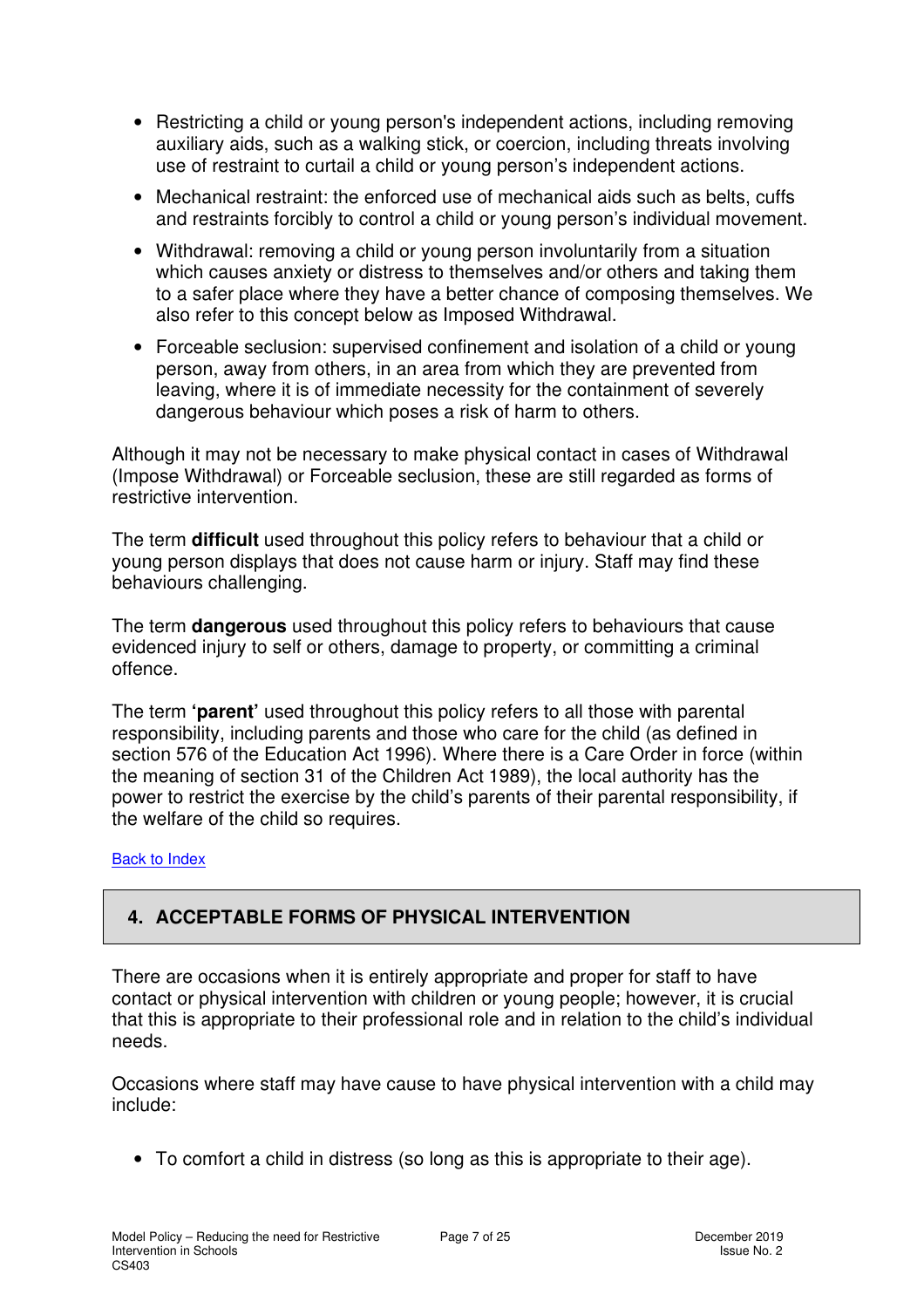- For affirmation/praise.
- To gently direct a child or young person.
- For curricular reasons (for example in PE, Drama, etc).
- First aid and medical treatment.
- In an emergency to avert danger to the child.

Not all children feel comfortable with certain types of physical contact; this should be recognised and, wherever possible, adults should seek the child's permission before initiating contact and be sensitive to any signs that they may be uncomfortable or embarrassed.

Staff should acknowledge that some children are more comfortable with touch than others and/or may be more comfortable with touch from some adults than others. Staff should listen, observe and take note of the child's reaction or feelings and, so far as is possible, use a level of contact and/or form of communication which is acceptable to the child.

It is not possible to be specific about the appropriateness of each physical contact, since an action that is appropriate with a child, in one set of circumstances, may be inappropriate in another, or with a different child. In all situations where physical contact between staff and children takes place, staff must consider the following:

- The child's age and level of understanding.
- The child's individual characteristics and history.
- The duration of contact.
- The location where the contact takes place (it should not take place in private without others present).
- The purpose of the physical contact.

**At Commonswood School physical contact by adults with children is undertaken according to the considerations outlined above. Physical contact with children is not usually appropriate or necessary. It should only be instigated by an adult in a public place to indicate positive praise. This should be a short pat on a child's back or shoulder to indicate positive touch. If a child approaches an adult to 'cuddle' them, that member of staff should move the child immediately and gently to their side using two arms as demonstrated in the STEPS training**. **Children with medical conditions have a Health Care Plan which details the requirements concerning physical contact between and adult in school and a child if necessary.]**

Physical intervention must not become a habit between a member of staff and a child. Physical intervention should always be in the child's best interest and staff must have an awareness of children and young people who may not have secure primary attachments. Staff must have an awareness of the need to differentiate physical intervention to ensure that children or young people are able to distinguish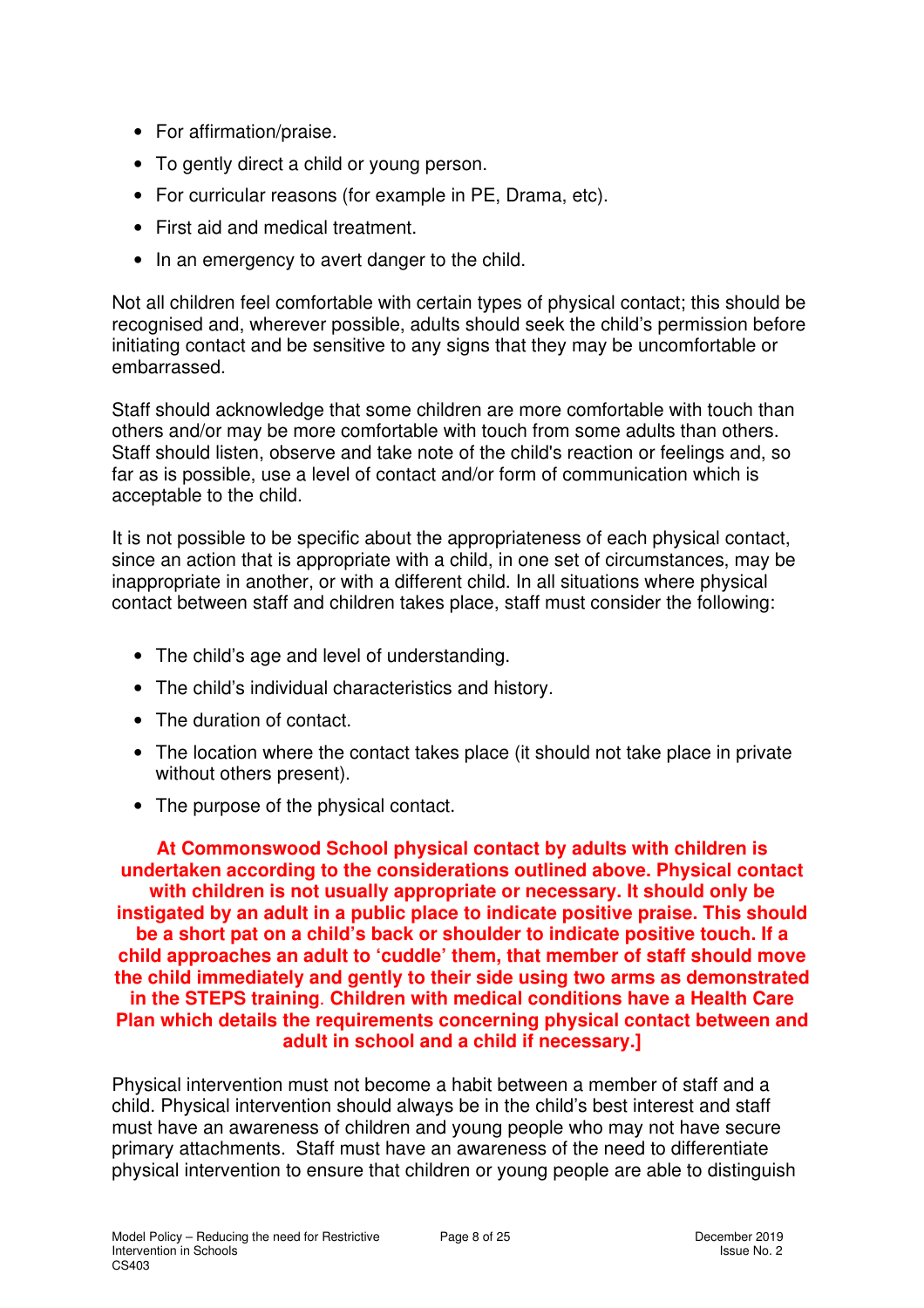and separate the attachment to staff (who are transient adults in their life) from the primary attachment to key adults such as parents and siblings.

Physical contact must never be used as a punishment, or to inflict pain. All forms of corporal punishment are prohibited. Physical contact **must not** be made with the child or young person's neck, breasts, abdomen, genital area, or any other sensitive body areas, or to put pressure on joints.

#### **Safer working practice**

To reduce the risk of allegations, all staff should be aware of safer working practice and should be familiar with the guidance contained in the staff handbook / school code of conduct / staff behaviour policy and Safer Recruitment Consortium document, **Guidance for safer working practice for those working with children and young people in education settings (September 2019) http://www.thegrid.org.uk/info/welfare/child\_protection/allegations/safe.shtml** 

Back to Index

#### **5. RESTRAINT OR RESTRICTIVE INTERVENTIONS**

Restraint or restrictive interventions may be used when all other strategies have failed, and therefore only as a **last resort**. All staff should focus on promoting a positive and proactive approach to behaviour and emotional wellbeing, including deescalation techniques (appropriate to the child), to minimise the likelihood of, and avoid the need to use, restraint.

There will, however, be times when the only realistic response to a situation will be a planned restraint or restrictive intervention

Before implementing a planned restraint or restrictive intervention it is necessary to undertake a careful risk assessment. This will need to include a record of the child's needs (including their vulnerabilities, learning disabilities, medical conditions and impairments), evidence of the risks to self and others (Annex 4 – Audit of need) and the extent to which a restrictive intervention would be in the child's best interests.

If it is necessary to undertake a restrictive intervention, then staff should employ the planned and agreed approaches/techniques as set out in the child's individualised risk reduction plan (Annex 3 – Risk Reduction Plan).

The planned intervention will be based on the following principles: -

• The assessment of risk to safeguard the individual or others i.e. restraint will only be used where it is necessary to prevent the risk of serious harm, including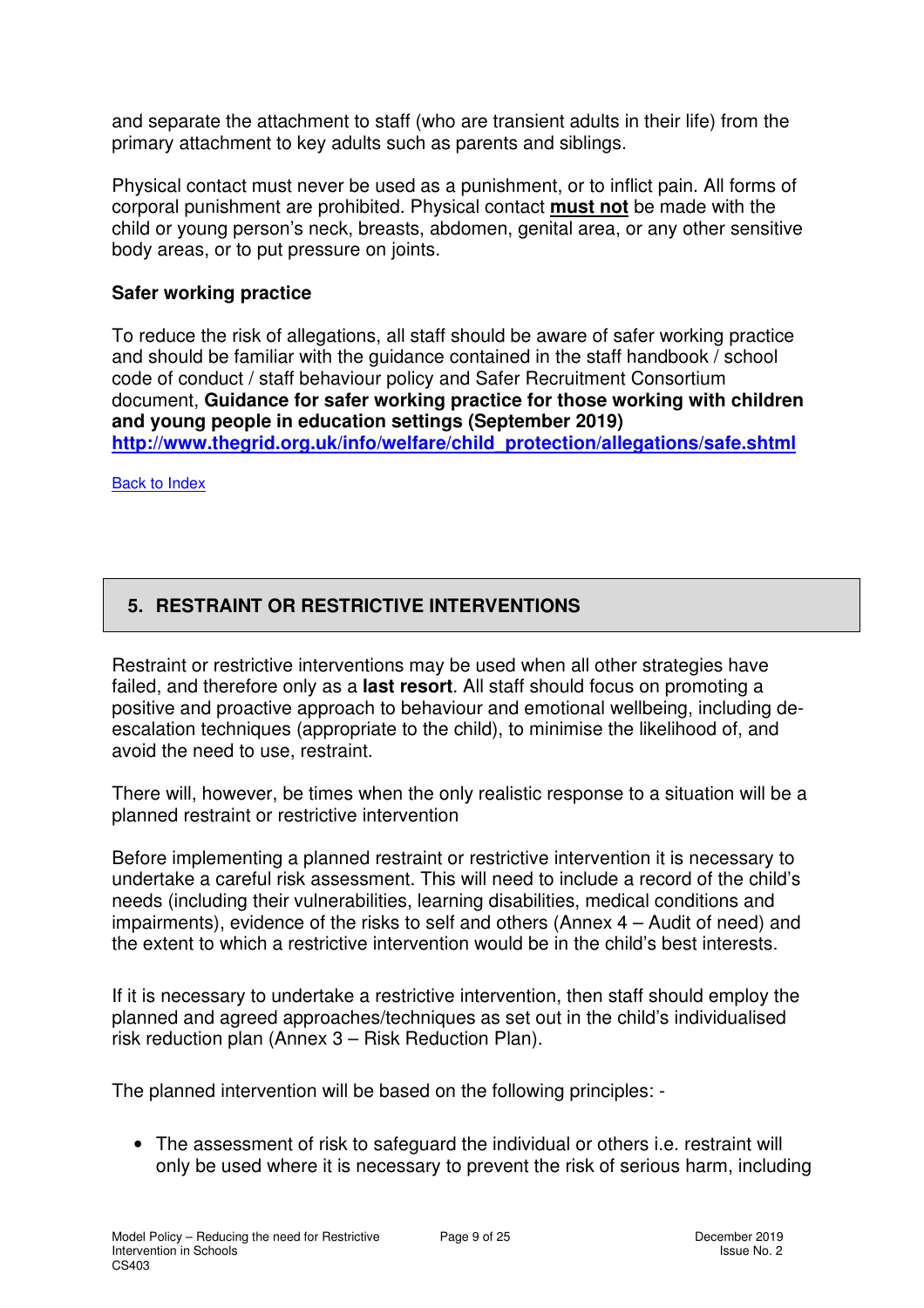injury to the child, other children, staff or the or the school community (as opposed to if no intervention or a less restrictive intervention was undertaken).

- An intervention will be in the best interests of the child balanced against respecting the safety and dignity of all concerned.
- Restraint will never be used to force compliance or with the intention of: inflicting pain, suffering or humiliation.
- If restraint is appropriate then techniques used will be reasonable and proportionate to the specific circumstances and risk of seriousness of harm; they will be applied with the minimum force needed, for no longer than necessary, by appropriately trained staff.
- When planning support and reviewing any type of planning document that references restraint or restrictive interventions (such as risk reduction plans) children, parents and where appropriate (for example, where the child or parent/carer wants it) advocates should be involved.

In an emergency such as a child running into a road, or a child attacking a member of staff and refusing to stop when asked, then reasonable force may be necessary. This would be an unplanned intervention which: -

- requires professional judgement to be exercised in difficult situations, often requiring split-second decisions in response to unforeseen events or incidents where trained staff may not be on hand.
- will include judgements about the capacity of the child at that moment to make themselves safe.
- requires responses which are reasonable and proportionate and use the minimum force necessary in order to achieve the aim of the decision to restrain.

An unplanned intervention should trigger a multidisciplinary discussion to look at what support is needed to reduce the risk of future incidents. Staff should update and/or implement a new risk reduction plan depending on the circumstances of the unplanned incident.

Staff should not be expected to put themselves in danger and that removing other children and themselves from escalating situations may be the right thing to do. We value staff efforts to rectify what can be very difficult situations and in which they exercise their duty of care for all children or young persons.

The circumstances when reasonable force may be used will need to meet the following criteria: -

- To prevent a child from committing a criminal offence (this applies even if they are below the age of criminal responsibility)
- To prevent a child from injuring themselves or others
- To prevent or stop a child or young person from causing serious damage to property (including their own property)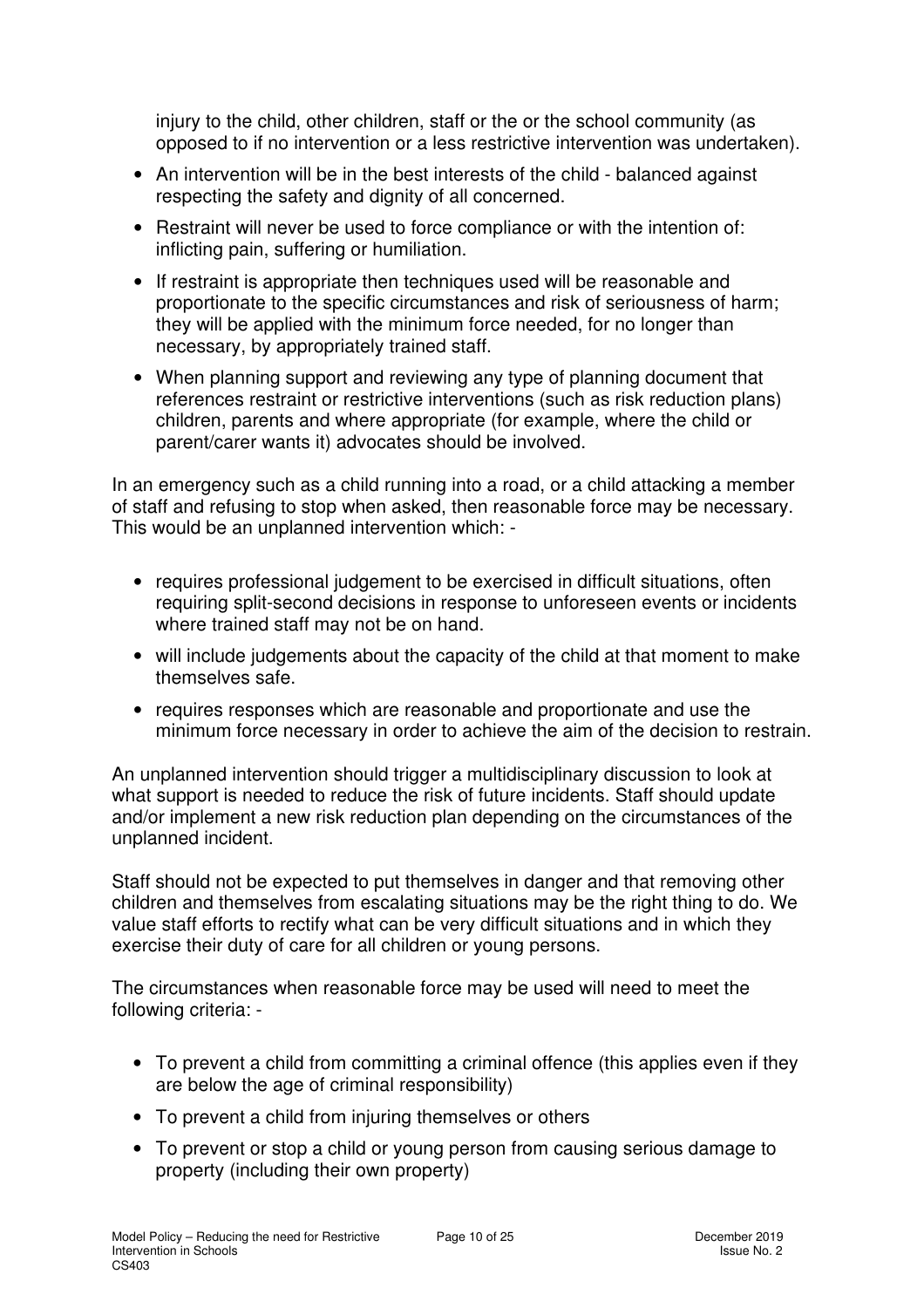Legal defence for the use of force is based on evidence that the action taken was:

• Reasonable, proportionate and necessary

Staff should have reasonable grounds for believing that restraint is necessary to justify its use. They should only use restraint where they consider it is necessary to prevent serious harm, including risk of injury to the child or young person or others. Staff should use their professional judgement to decide if restraint is necessary, reasonable and proportionate.

Since children are developing both physically and psychologically this makes them particularly vulnerable to harm. The potentially serious impact of restraint on their development requires that the child's best interests is the paramount consideration when reaching a decision on whether to, and how to, restrain a child. However, this does not mean that the child's best interests automatically take precedence over other considerations such as other people's rights, but they must be given due weight in the decision.

#### **Deprivation of liberty or segregation**

Deprivation of liberty is unlawful – unless sanctioned by process of law (Mental Health Act 1983, Mental Capacity Act 2005 – Deprivation of Liberty Safeguards) and / or by way of court order (inherent jurisdiction – or s16 Mental Capacity Act Order); Mental Capacity Act Code of Practice:

https://www.gov.uk/government/publications/mental-capacity-act-code-of-practice

Back to Index

### **6. ASSESSING AND MANAGING RISKS**

Staff will use the minimum force needed to gain safe outcomes.

Restrictive intervention which have any of the following 3 effects are wholly inappropriate:

- If there is a negative impact on the process of breathing
- The child feels pain as a direct result of the technique
- The child feels a sense of violation.

Clearly the use of a restraint technique that negatively impacts on a child's breathing presents a real risk of causing serious harm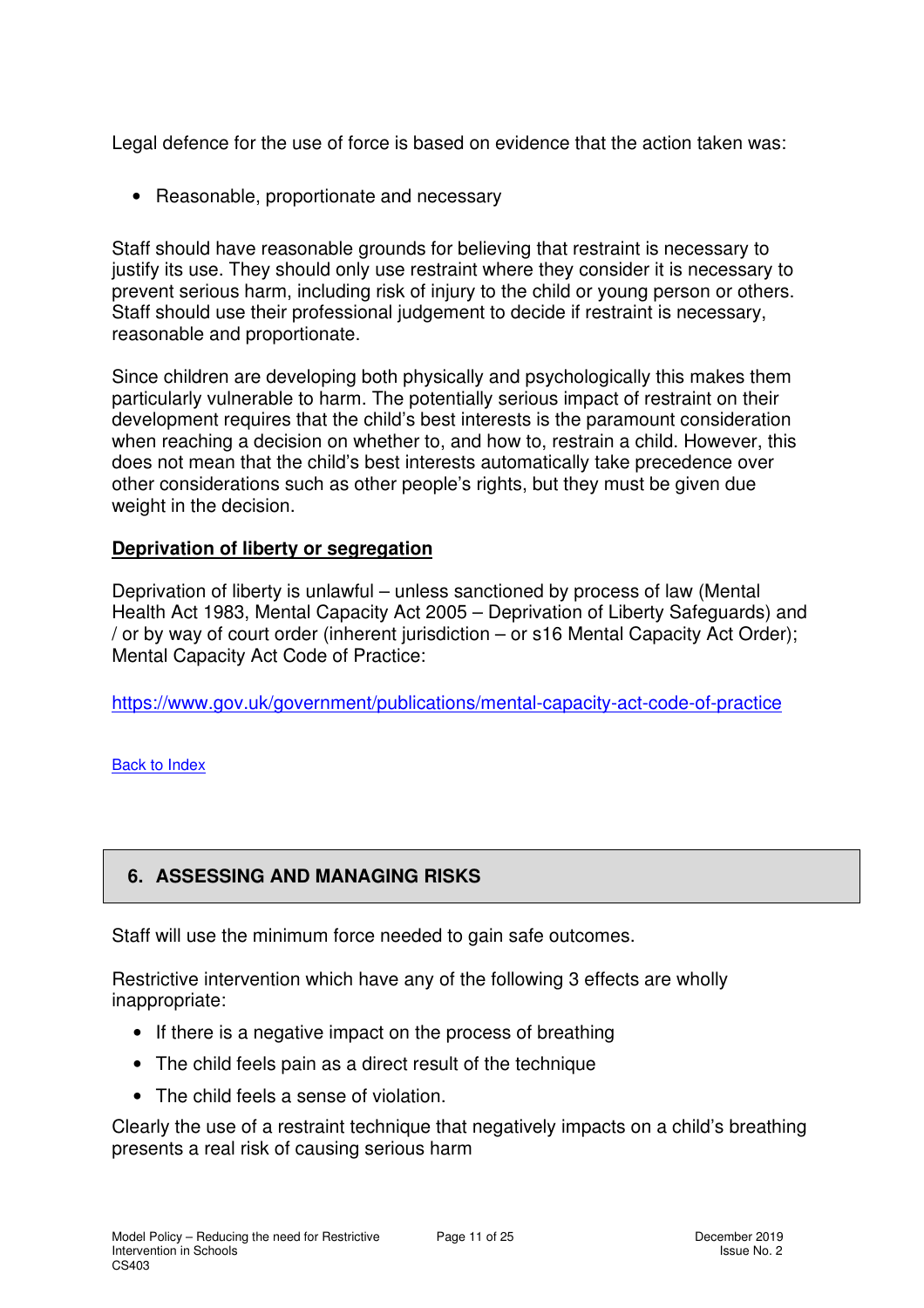The following interventions have elevated risks and can result in a sense of violation, pain or restricted breathing and must be avoided:

- The use of clothing or belts to restrict movement
- Holding a person lying on their chest or back
- Pushing on the neck, chest or abdomen
- Hyperflexion or basket type holds
- Extending or flexing of joints (pulling and dragging)

The following can result in significant injury and must also be avoided:

- Forcing a child or young person up or down stairs
- Dragging a child or young person from a confined space
- Lifting and carrying
- Seclusion, where a person is forced to spend time alone against their will (requires a court order except in an emergency)

The principles relating to Restrictive Intervention are as follows: -

- Restrictive intervention will only be used in circumstances when one or more of the legal criteria for its use are met.
- Restraint or restrictive intervention is an act of care and control, not punishment. It is never used to force compliance with staff instructions.
- Staff will take steps in advance to avoid the need for restrictive Intervention through dialogue and diversion.
- The child will be warned, at their level of understanding, that restrictive intervention will be used unless they stop the dangerous behaviour.
- Staff will use the minimum force necessary to ensure safe outcomes.
- Staff will only use force when there are good grounds for believing that immediate action is necessary and that it is in the child's and/or other children's best interests for staff to intervene physically.
- Staff will be able to evidence that the intervention used was a reasonable response to the incident.
- Every effort will be made to secure the presence of other staff, and these staff may act as assistants and/or witnesses.
- As soon as it is safe, the restrictive intervention will be relaxed to allow the child to regain self-control.
- Escalation will be avoided at all costs.
- The age, understanding, and competence of the individual child will always be considered.
- In developing a risk reduction plan, consideration will be given to approaches appropriate to each child or young person's circumstance.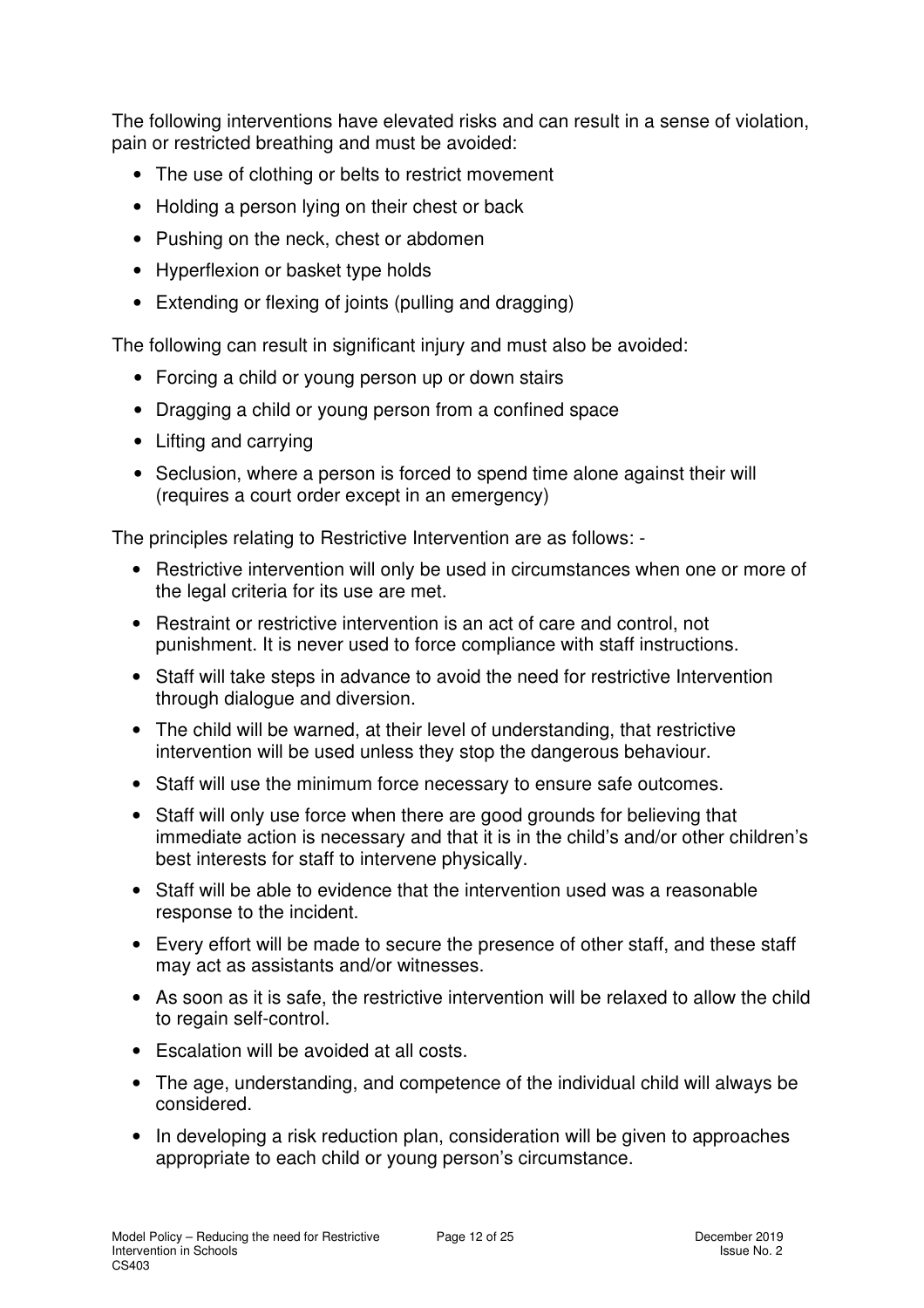• Procedures are in place, through the pastoral system of the school, for supporting and debriefing children or young persons and staff after every incident of restrictive intervention, as it is essential to safeguard the emotional well-being of all involved at these times.

Back to Index

#### **7. DEVELOPING A RISK REDUCTION PLAN IN COMMONSWOOD SCHOOL**

If a child is identified as presenting a risk that restraint or restrictive intervention may be required, a risk reduction plan will be completed. This plan will help the child and staff to avoid situations that escalate through understanding the factors that influence the behaviour and identifying the early warning signs in an effort to manage and reduce risk.

The plan will include: -

- "Roots and fruits" to explore the link between experiences, feeling and behaviours (Annex 1)
- Anxiety mapping to understand the factors that underlie or influence the behaviour as well as the triggers for it (e.g. staff, peers, activity, location etc. Annex 2)
- Analysis of both conscious and subconscious behaviour with solutions and differentiation of environment or teaching and learning
- An understanding of the wider causes of behaviours such as those that stem from medical conditions, sensory issues and unmet need or undiagnosed conditions.
- Recognition of the early warning signs that indicate that poor emotional wellbeing is beginning to emerge.
- Alternatives to restraint, including effective techniques to de-escalate a situation and avoid restrictive interventions.
- Details of the safe implementation of restraint, including how to minimise associated risks, particularly taking into account the growth and development of children and young people.
- Details of a communication plan with the children including for those who are non-verbal (including those with speech, language and communication needs).
- Co-produced with parents/carers and the child to ensure their views and experiences are considered.
- A dynamic risk assessment to ensure staff and others act reasonably, consider the risks, and learn from what happens.
- Explanation of how to record any planned or unplanned interventions.
- How to find the record in school of risk reduction options that have been examined and discounted, as well as those used (Annex 5).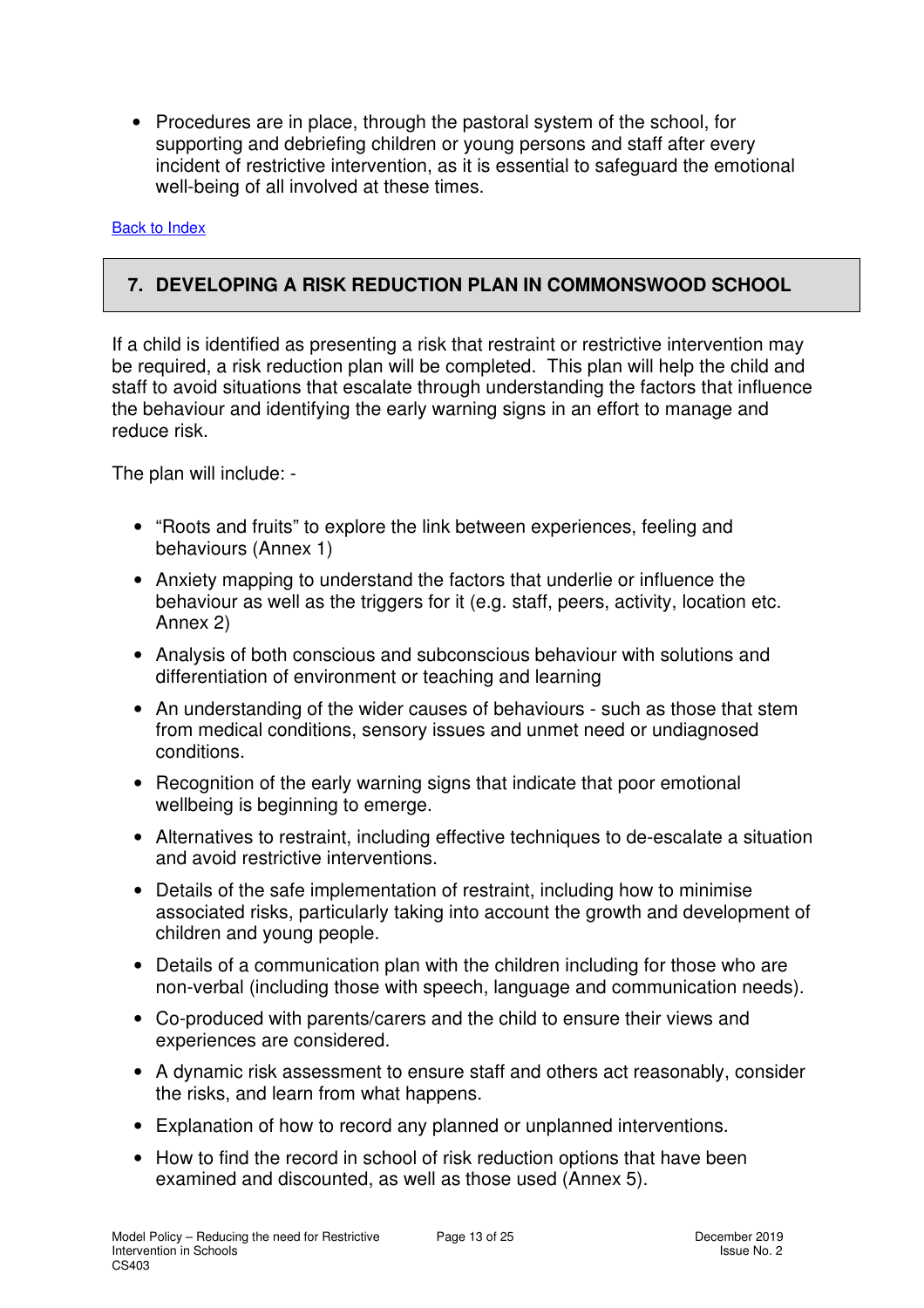- A Clear description stating at which point a restrictive intervention will be used
- Identification of key staff who know exactly what is expected and how to build positive relationships
- A system to summon additional support if needed
- Identification of training needs or unresolved risk factors

[\*A school may also need to take medical advice about the safest way to hold a child or young person with specific medical needs.]

Please refer to the Annex for a risk reduction plan format.

Back to Index

#### **8. TRAINING AND DEVELOPMENT OF STAFF**

Guidance and training are essential in this area. We adopt the best possible practice in Commonswood school and provide training for all staff at several levels including:

- Awareness of issues for governors, staff and parents,
- Positive behaviour management all staff
- Emotional well-being and trauma informed practices all staff
- Managing conflict in difficult situations all staff

Training and development play a crucial role in promoting positive behaviour and supporting those whose poor emotional wellbeing has the risk of becoming difficult or dangerous. Settings have a statutory responsibility to enable staff to develop the understanding and skills to support children and young people and help parents to secure consistent approaches.

Hertfordshire Steps is the foundation of our thinking and the umbrella that all other training sits within. Hertfordshire Steps training covers two distinct developmental areas:

**"Step On"** – **(De-escalation training)** It is considered best practice that all teachers, Teaching Assistants and Midday Supervisory Assistants complete this deescalation training. 'Step On' is a therapeutic approach to behaviour management, with an emphasis on consistency, on teaching internal discipline rather than imposing external discipline and on care and control, not punishment. It uses techniques to de-escalate a situation before a crisis occurs and, where a crisis does occur, it adopts techniques to reduce the risk of harm.

**"Step Up"** – **(Restrictive intervention training)** This provides training on elements of restrictive intervention (restraint) and personal safety. This training can only be provided within services where staff have already completed 'Step On' training and are still within certification. 'Step Up' training is only delivered where there is an identified need for an individual child who displays dangerous behaviour.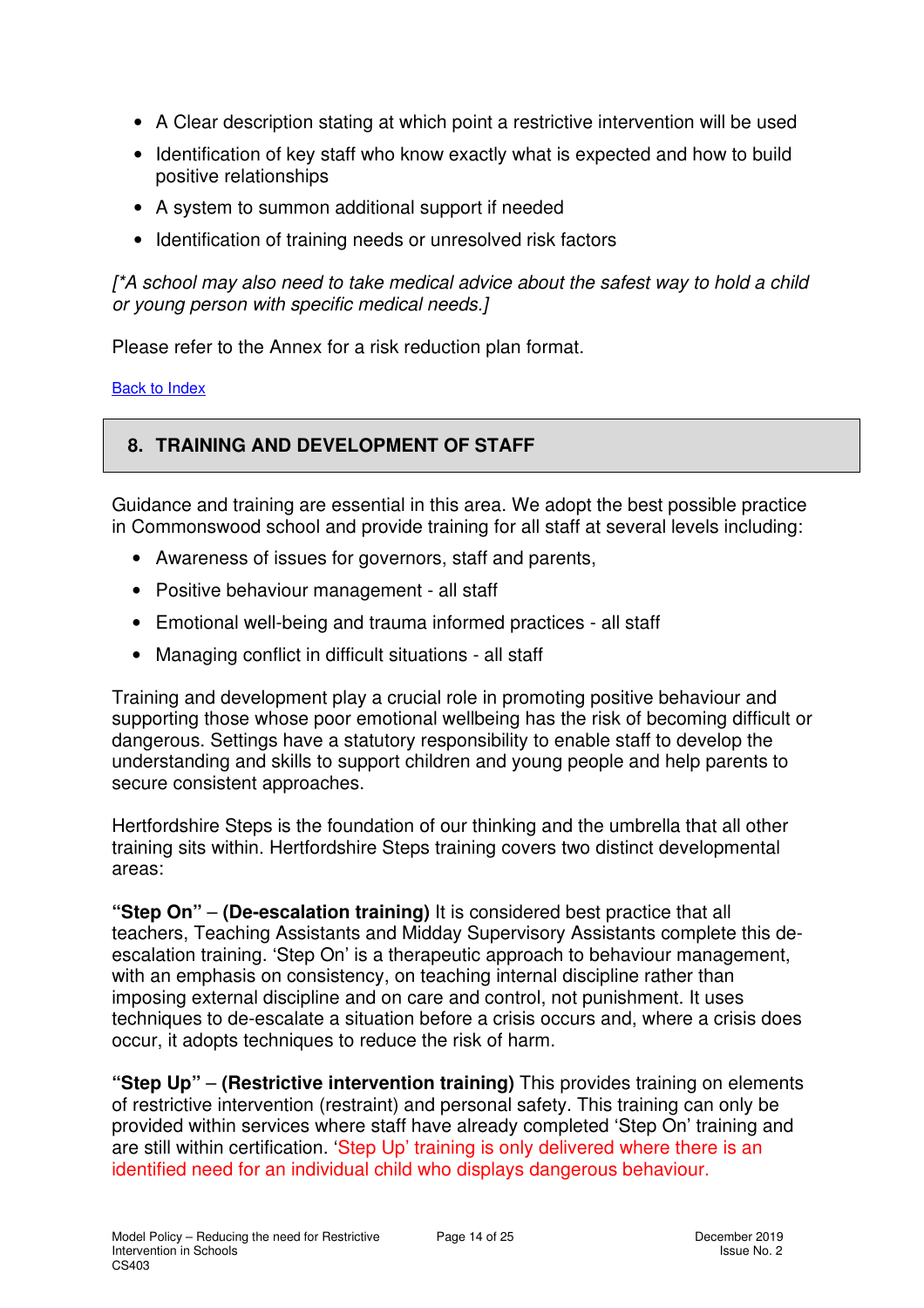Additional training should be tailored to take account of the needs of the children and young people being taught and/or cared for and the role of the specific tasks that staff will be undertaking.

Back to Index

#### **9. RECORDING AND REPORTING**

The use of a restraint or restrictive intervention, whether planned or unplanned (emergency), must always be recorded as quickly as practicable (and in any event within 24 hours of the incident) by the person(s) involved in the incident, in a book with numbered pages. The written record should include:

- the names of the staff and child or young persons involved;
- the type of restrictive intervention employed;
- the reason for using a restrictive intervention (rather than non-restrictive strategies);
- how the incident began and progressed, including details of the child 's behaviour, what was said by all those involved, and the steps taken to defuse or calm the situation;
- the degree of force used, how that was applied, and for how long;
- the date and the duration of the whole intervention;
- whether the child or young person or anyone else experienced injury or distress and, if they did, what action was taken.

All records should be open and transparent and enable consideration to be given to the appropriateness of the use of restraint.

Governing bodies and proprietors must ensure that they comply with their duties under legislation. They must also have regard to this guidance to ensure that the policies, procedures and training in their schools or colleges are always effective and comply with the law.

Governing bodies and proprietors should have a senior board level (or equivalent) lead to take **leadership** responsibility for their schools or college's restraint arrangement.

The nominated governor is:

 $NAME$ 

Back to Index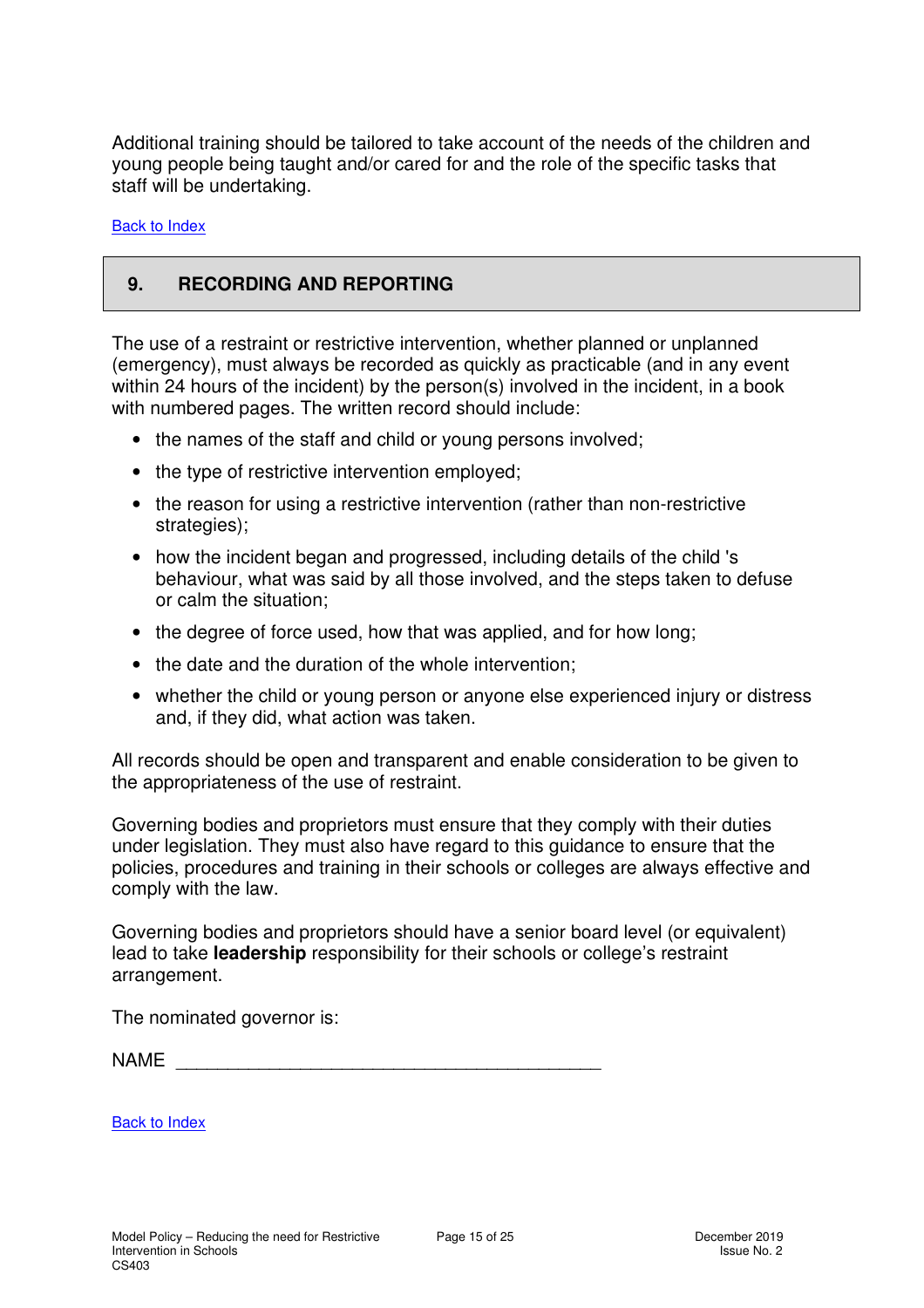#### **10. COMPLAINTS**

All staff and volunteers should feel able to raise concerns about poor or unsafe practice and potential failures in the school or education setting's safeguarding arrangements.

Appropriate whistleblowing procedures, which are suitably reflected in staff training and staff behaviour policies, should be in place for such concerns to be raised with the school or college's senior leadership team.

If staff members have concerns about another staff member then this should be referred to the Head Teacher or Principal. Where there are concerns about the Head Teacher or Principal, this should be referred to the Chair of Governors/ Chair of the Management Committee/Proprietor as appropriate. Where the head teacher is also the sole proprietor of an independent school, allegations should be reported directly to the designated officer(s) at the local authority. Staff may consider discussing any concerns with the school's designated safeguarding lead and make any referral via them.

Back to Index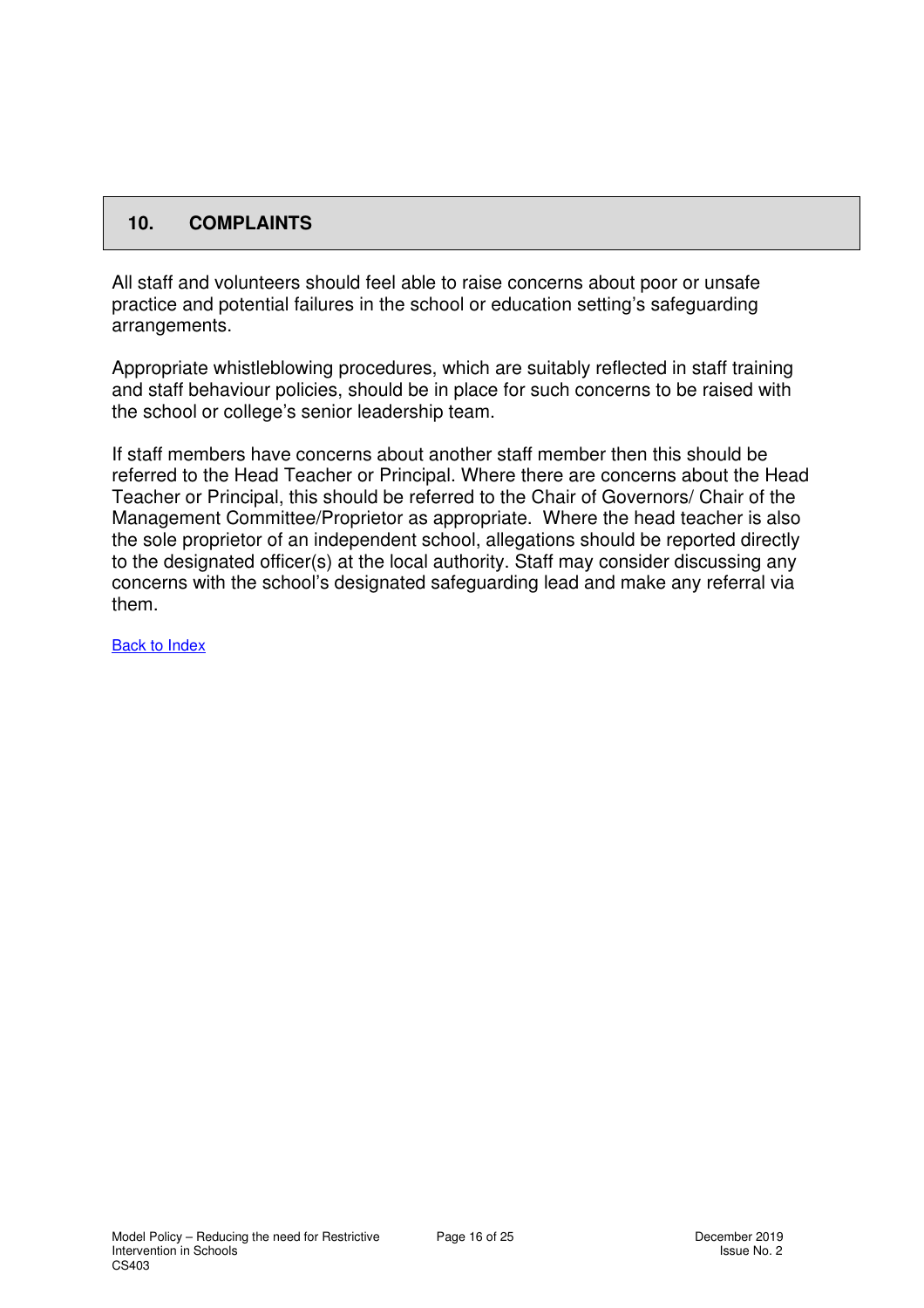#### **ANNEX. 1. Roots and Fruits**

Analysis tool to explore behaviours, feelings and experiences

# **Roots and Fruits**

| Name                    |  |
|-------------------------|--|
|                         |  |
| <b>Supporting Staff</b> |  |
|                         |  |
| Date                    |  |
|                         |  |
| Review Date             |  |
|                         |  |

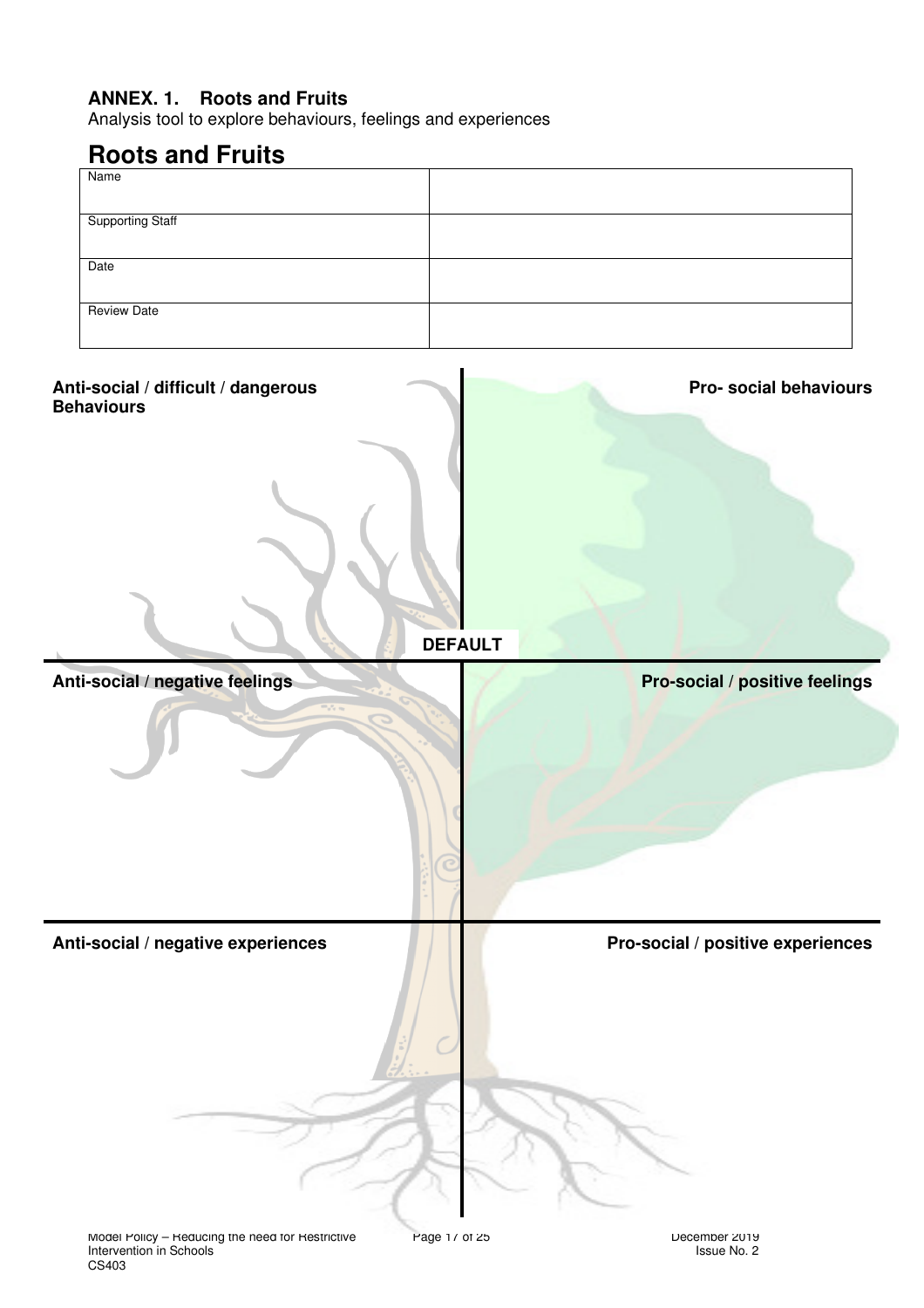

**Time of day, days of the week, supporting staff, location, activity, learning style,** 

#### **peers, etc**

December 2019

**ANNEX 2 Anxiety Mapping** 

# Anxiety Mapping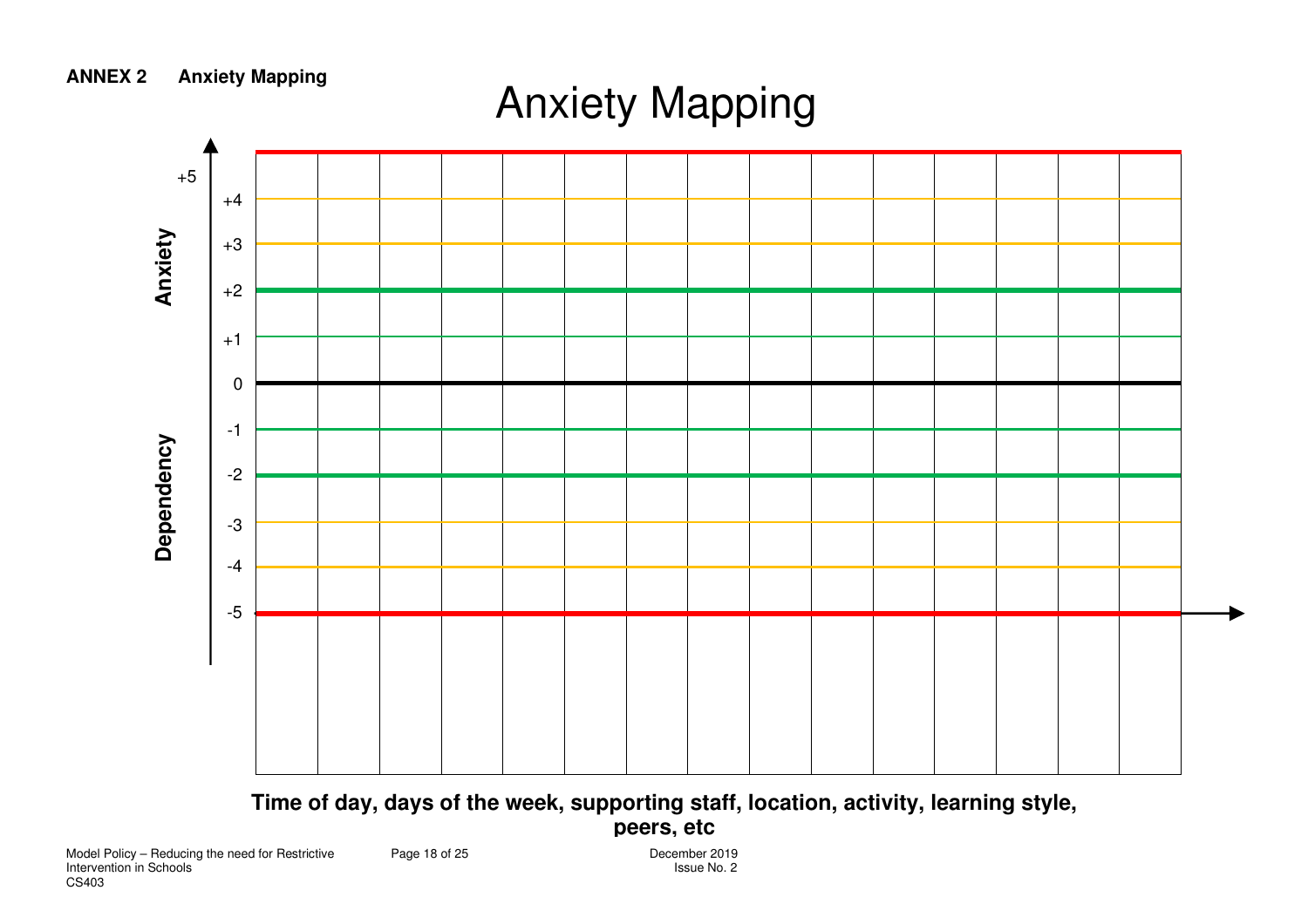#### **Anxiety Mapping Analysis and Evidence of Differentiation**

|                         | Score | <b>Staff/Location/Activity/Peer/Time</b>               | <b>Evidence of action</b>                           |
|-------------------------|-------|--------------------------------------------------------|-----------------------------------------------------|
|                         |       | <b>Predict it</b>                                      | <b>Prevent it</b>                                   |
|                         | $+2$  | These items overwhelm the pupil                        | Planned Differentiation required to reduce anxiety  |
|                         |       |                                                        |                                                     |
|                         | $+5$  |                                                        |                                                     |
| Raised Anxiety          |       |                                                        |                                                     |
|                         |       |                                                        |                                                     |
|                         |       |                                                        |                                                     |
|                         |       |                                                        |                                                     |
|                         | $+2$  | These items run the risk of overwhelming the pupil     | <b>Monitoring needed</b>                            |
|                         |       |                                                        |                                                     |
|                         |       |                                                        |                                                     |
|                         |       |                                                        |                                                     |
|                         | 0     |                                                        |                                                     |
|                         | $-2$  | These areas run the risk of developing an over reliant | <b>Monitoring needed</b>                            |
|                         |       |                                                        |                                                     |
|                         |       |                                                        |                                                     |
|                         |       |                                                        |                                                     |
| dependency<br>Increased | $-2$  | These areas have developed an over reliance            | Differentiation needed to reduce this over reliance |
|                         |       |                                                        |                                                     |
|                         |       |                                                        |                                                     |
|                         | -5    |                                                        |                                                     |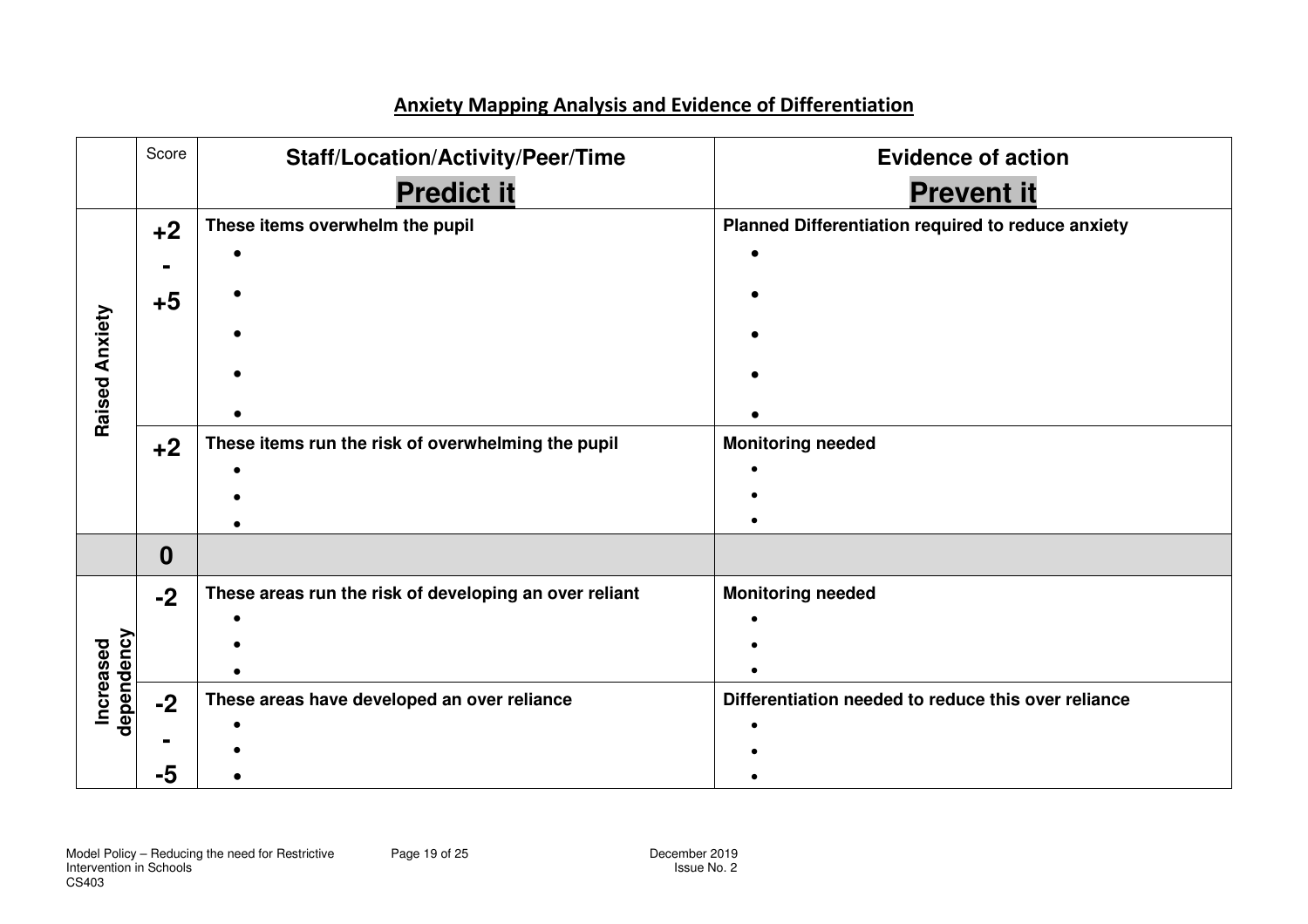#### **ANNEX 3 Risk reduction plan**

For assessing and managing foreseeable risks for child or young persons who are likely to need Restrictive Intervention

#### **Risk Assessment Calculator**

| Name               |  |
|--------------------|--|
|                    |  |
| <b>DOB</b>         |  |
|                    |  |
| Date of Assessment |  |
|                    |  |

| Harm/Behaviour       | Opinion<br>Evidenced | Conscious<br>Sub-conscious | Seriousness<br>Of Harm<br>A | Probability<br>Of Harm<br>B | <b>Severity Risk</b><br>Score |
|----------------------|----------------------|----------------------------|-----------------------------|-----------------------------|-------------------------------|
|                      | O/E                  | C/S                        | 1/2/3/4                     | 1/2/3/4                     | $A \times B$                  |
| Harm to self         |                      |                            |                             |                             |                               |
| Harm to peers        |                      |                            |                             |                             |                               |
| Harm to staff        |                      |                            |                             |                             |                               |
| Damage to property   |                      |                            |                             |                             |                               |
| Harm from disruption |                      |                            |                             |                             |                               |
| Criminal offence     |                      |                            |                             |                             |                               |
| Other harm           |                      |                            |                             |                             |                               |
|                      |                      |                            |                             |                             |                               |

| <b>Seriousness</b> |                                                                                                                                    |
|--------------------|------------------------------------------------------------------------------------------------------------------------------------|
|                    | Foreseeable outcome is upset or disruption                                                                                         |
| 2                  | Foreseeable outcome is harm requiring first aid, distress or minor damage                                                          |
| 3                  | Foreseeable outcome is hospitalisation, significant distress, extensive damage                                                     |
|                    | Foreseeable outcome is loss of life or permanent disability, emotional trauma requiring<br>counselling or critical property damage |
| Probability        |                                                                                                                                    |
|                    | There is evidence of historical risk, but the behaviour has been dormant for over 12<br>months and no identified triggers remain   |
| 2                  | The risk of harm has occurred within the last 12 months, the context has changed to<br>make a reoccurrence unlikely                |
| 3                  | The risk of harm is more likely than not to occur again                                                                            |
|                    | The risk of harm is persistent and constant                                                                                        |

Risks which score **6** or more (probability x seriousness) should have strategies listed on next page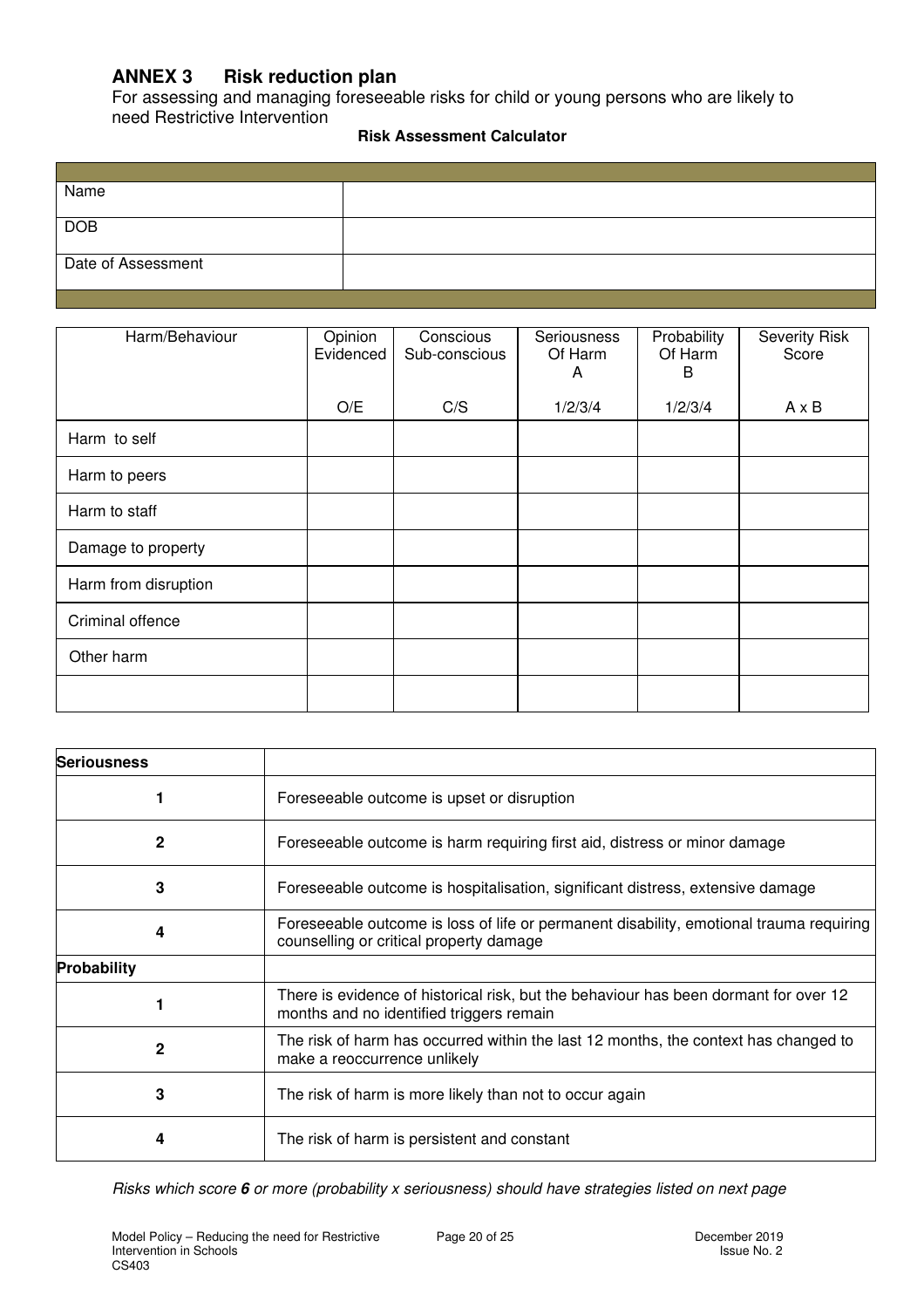# **Individual Risk Reduction Plan**

| <b>Name</b> | <b>DOB</b>                                                                   | Date | <b>Review Date</b> |
|-------------|------------------------------------------------------------------------------|------|--------------------|
|             |                                                                              |      |                    |
|             | Risk reduction measures and differentiated measures (to respond to triggers) |      |                    |
| Photo       |                                                                              |      |                    |
|             |                                                                              |      |                    |
|             |                                                                              |      |                    |

| <b>Anxiety / DIFFICULT behaviours</b>       |                              |
|---------------------------------------------|------------------------------|
|                                             | <b>Strategies to respond</b> |
| <b>Crisis / DANGEROUS behaviours</b>        | <b>Strategies to respond</b> |
|                                             |                              |
| Post incident recovery and debrief measures |                              |
|                                             |                              |

|--|--|

**Signature of Parent / Carer……………………………………… Date ………………** 

**Signature of Young Person………………………………………Date……………….**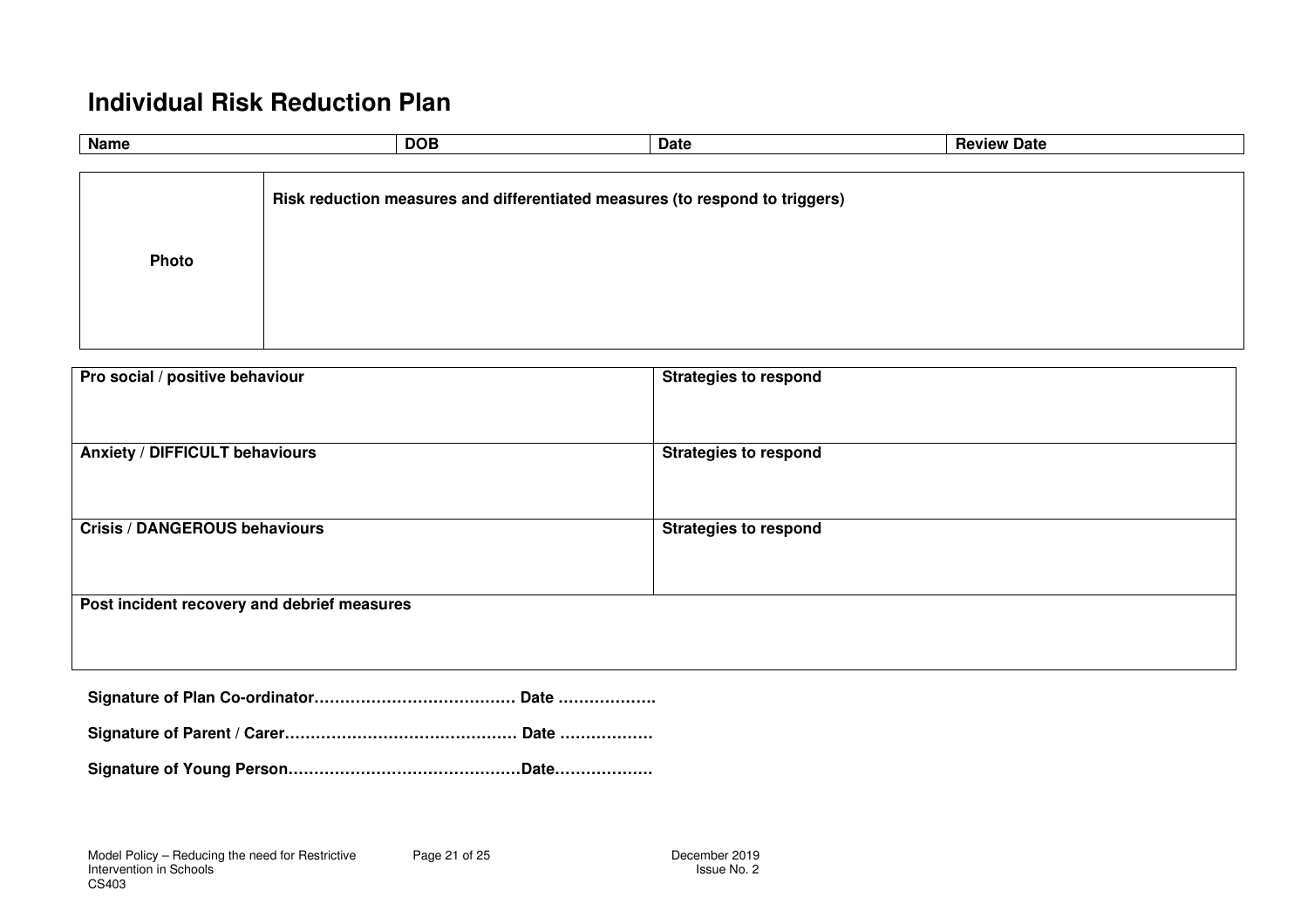### **ANNEX. 4 Audited Need for identifying Restrictive Intervention or Restraint needs**

|                                                                                          | נוסטעו מוווג ווטטעט                                                                  |                                                                                                  |  |  |
|------------------------------------------------------------------------------------------|--------------------------------------------------------------------------------------|--------------------------------------------------------------------------------------------------|--|--|
| <b>Name</b>                                                                              | <b>DOB</b>                                                                           | Age                                                                                              |  |  |
| person (position in circles)?                                                            |                                                                                      | How well equipped is the school/setting to manage the inclusion of this child or young           |  |  |
| Is the child or young person's 'Roots and Fruits' updated?                               |                                                                                      |                                                                                                  |  |  |
| Experiences affecting the child or young person                                          |                                                                                      |                                                                                                  |  |  |
| Feelings affecting the child or young person                                             |                                                                                      |                                                                                                  |  |  |
|                                                                                          | Physical characteristics (height, weight, physical differences)                      |                                                                                                  |  |  |
| Additional risk factors (medical or emotional diagnosis or needs, substance misuse etc.) |                                                                                      |                                                                                                  |  |  |
| Communication differences (visual or hearing impairment, adaptive communication)         |                                                                                      |                                                                                                  |  |  |
| Is the child or young persons 'Individual Risk Reduction Plan' updated?                  |                                                                                      |                                                                                                  |  |  |
| Context or Triggers (high risk times, places, people, activities etc)                    |                                                                                      |                                                                                                  |  |  |
|                                                                                          | De-escalation options to use (unusual strategies that are effective)                 |                                                                                                  |  |  |
|                                                                                          | De-escalation options to avoid (common strategies that have proved ineffective)      |                                                                                                  |  |  |
| in communicating)                                                                        |                                                                                      | Principle of 'last resort' why may de-escalation be ineffective (triggers are hidden, difficulty |  |  |
|                                                                                          | Staff matching (who is best to de-escalate, who is safest for involvement with RPI)? |                                                                                                  |  |  |
| Communication)?                                                                          | Training needs (does anybody require additional training in de-escalation, RPI,      |                                                                                                  |  |  |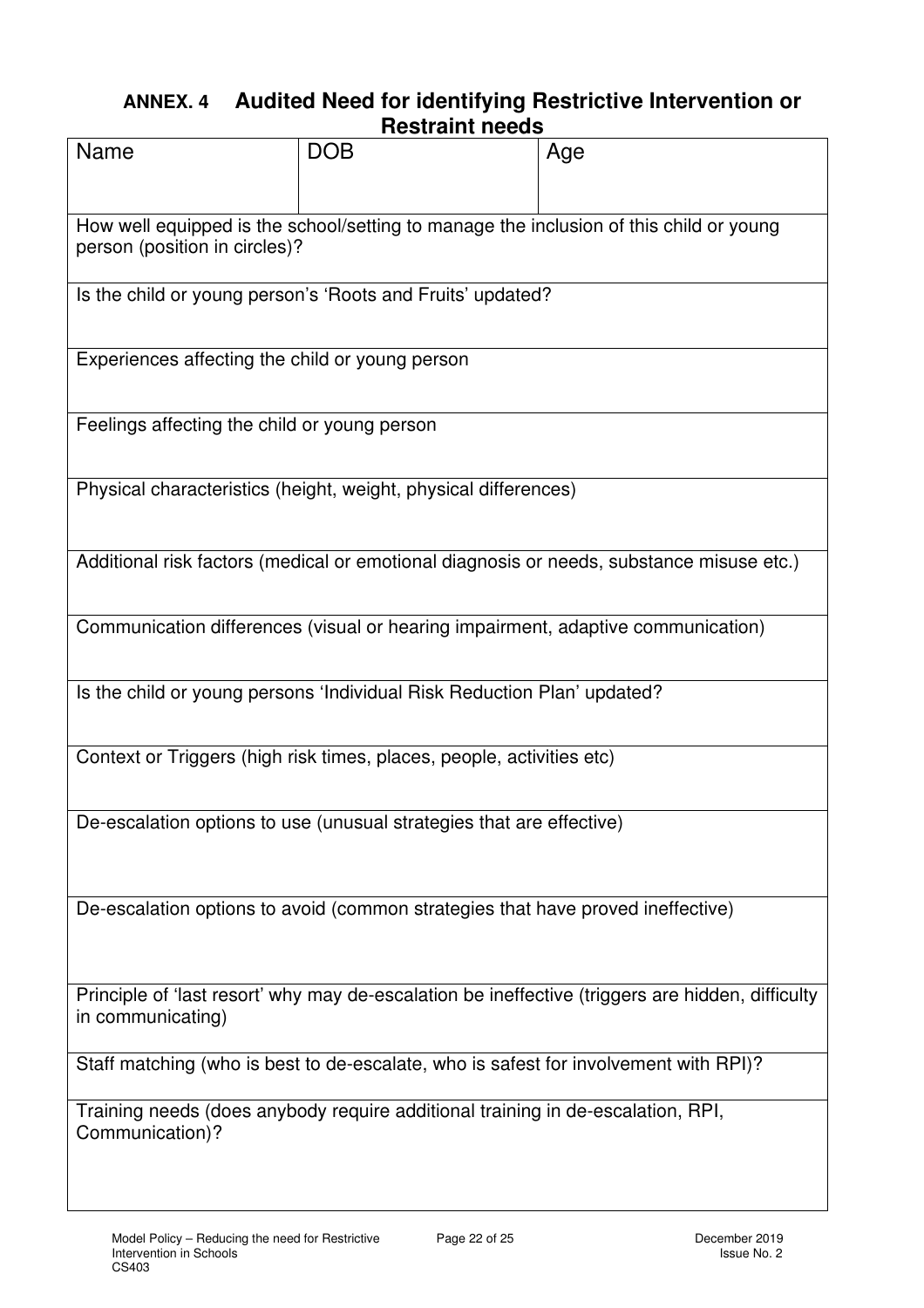JUSTIFICATION (what harm will be prevented at what level)?

Environmental Risk Assessment (necessary changes chairs etc, limited access)

Student Shape (standing, seated on chairs, seated on the floor)

Adult shape (standing, kneeling, seated in chairs)

Destination technique (elbow tuck lone worker, elbow tuck figure 4, shield etc.)

Transitions (describe the 'messy' bits, taking hold, letting go etc.)

What makes it safe (reminders of detail)?

What makes it effective (reminders of detail)?

Social validity (how will it feel for the child; how will it look to others)?

Protective consequences (limits to freedom to CONTROL risk of harm)

Educational consequences (how are we going to TEACH internal discipline)

Unresolved risk factors (issues for management)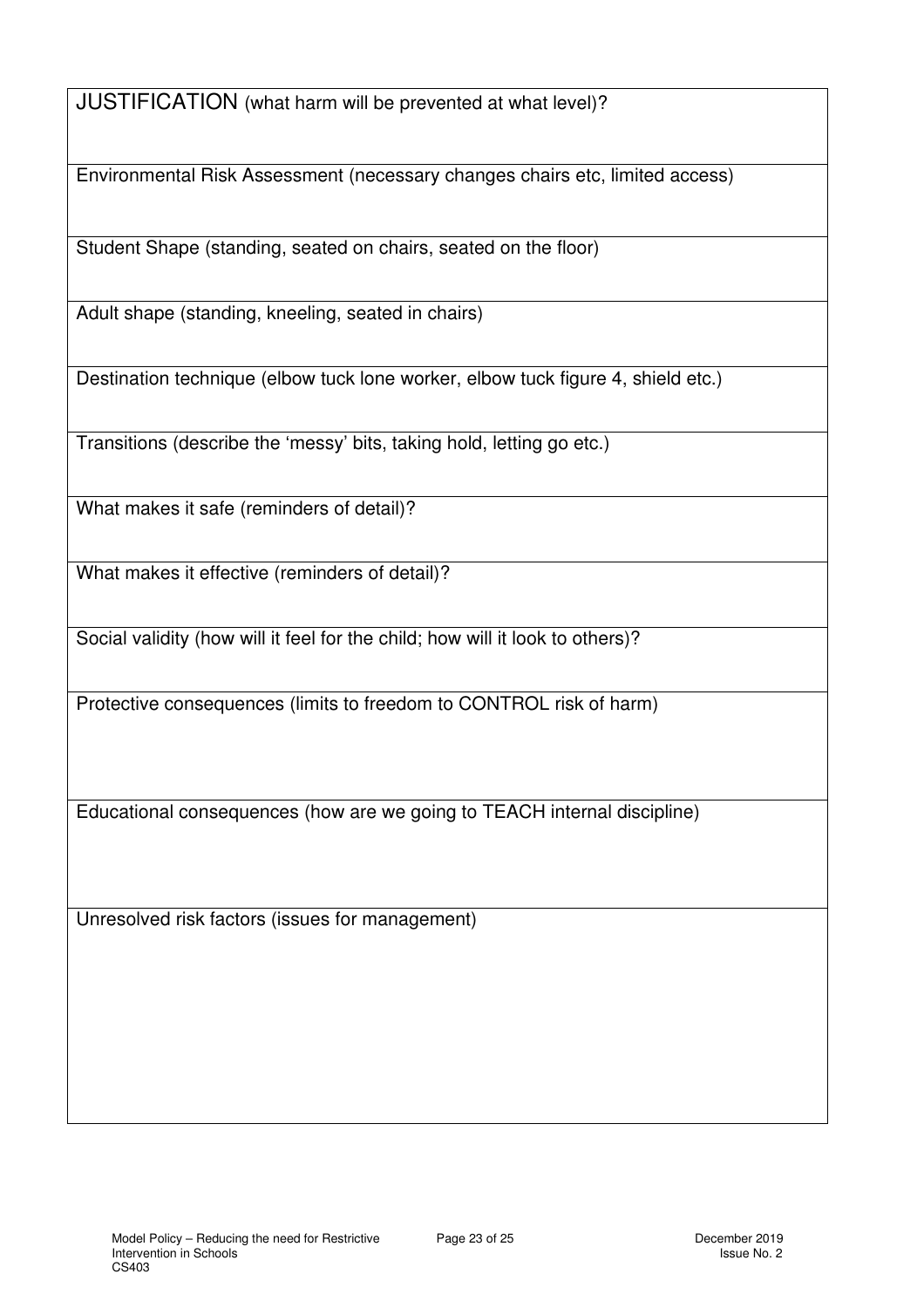#### **ANNEX 5 – Restrictive Intervention Record Form**

| <b>Student Name:</b>                                                                                                                |                         | <b>Location of Incident:</b>                                                                                                                                                                                                        |                                           |  |
|-------------------------------------------------------------------------------------------------------------------------------------|-------------------------|-------------------------------------------------------------------------------------------------------------------------------------------------------------------------------------------------------------------------------------|-------------------------------------------|--|
| D.O.B:                                                                                                                              |                         |                                                                                                                                                                                                                                     |                                           |  |
|                                                                                                                                     |                         | <b>Time and Date of Incident:</b>                                                                                                                                                                                                   |                                           |  |
| <b>Reporting</b><br><b>Member of Staff:</b>                                                                                         |                         |                                                                                                                                                                                                                                     |                                           |  |
| Justification for physical intervention<br>(tick all that apply):                                                                   |                         | Predicted harm prevented by physical intervention<br>with predicted levels (see Individual Plan)<br>e.g. bruising to peers, lacerations, destruction of computer, 20 mins of<br>geography lost for 15 child or young person's etc.) |                                           |  |
| To prevent harm to self                                                                                                             |                         |                                                                                                                                                                                                                                     |                                           |  |
| To prevent harm to other children                                                                                                   |                         |                                                                                                                                                                                                                                     |                                           |  |
| To prevent harm to adults                                                                                                           |                         |                                                                                                                                                                                                                                     |                                           |  |
| To prevent damage to property                                                                                                       |                         |                                                                                                                                                                                                                                     |                                           |  |
| To prevent loss of learning (see plan)                                                                                              |                         |                                                                                                                                                                                                                                     |                                           |  |
| <b>Incident Form/Book Complete</b>                                                                                                  | Y/N                     | Name(s) of additional staff<br>witness:                                                                                                                                                                                             | Name(s) of additional<br>student witness: |  |
| <b>Medical Treatment / Injuries</b>                                                                                                 | Y/N                     |                                                                                                                                                                                                                                     |                                           |  |
|                                                                                                                                     |                         |                                                                                                                                                                                                                                     |                                           |  |
| <b>Damage to Property</b>                                                                                                           | Y/N                     |                                                                                                                                                                                                                                     |                                           |  |
|                                                                                                                                     |                         |                                                                                                                                                                                                                                     |                                           |  |
|                                                                                                                                     |                         |                                                                                                                                                                                                                                     |                                           |  |
|                                                                                                                                     |                         |                                                                                                                                                                                                                                     |                                           |  |
| Unresolved Harm/ Details of damage to property (costs and details of harm to property and people<br>including medical intervention: |                         |                                                                                                                                                                                                                                     |                                           |  |
|                                                                                                                                     |                         |                                                                                                                                                                                                                                     |                                           |  |
|                                                                                                                                     |                         |                                                                                                                                                                                                                                     |                                           |  |
|                                                                                                                                     |                         |                                                                                                                                                                                                                                     |                                           |  |
| Triggers:                                                                                                                           |                         |                                                                                                                                                                                                                                     |                                           |  |
|                                                                                                                                     |                         |                                                                                                                                                                                                                                     |                                           |  |
| Additional factors:                                                                                                                 |                         |                                                                                                                                                                                                                                     |                                           |  |
|                                                                                                                                     |                         |                                                                                                                                                                                                                                     |                                           |  |
| Management:                                                                                                                         |                         | <b>Comments:</b>                                                                                                                                                                                                                    |                                           |  |
| How was the incident resolved?                                                                                                      |                         |                                                                                                                                                                                                                                     |                                           |  |
| What were the Consequences? Protective and Educational                                                                              |                         |                                                                                                                                                                                                                                     |                                           |  |
| Has student reparation/ de-brief taken place?                                                                                       | Y/N                     |                                                                                                                                                                                                                                     |                                           |  |
| Has staff de-brief taken place?                                                                                                     | Y/N                     |                                                                                                                                                                                                                                     |                                           |  |
| Has the Risk Management plan been reviewed or updated?                                                                              | Y/N                     |                                                                                                                                                                                                                                     |                                           |  |
| Was there Police involvement?                                                                                                       | Y/N                     |                                                                                                                                                                                                                                     |                                           |  |
| Has there been Internal Exclusion / FTEX / PEX?                                                                                     | $\mathbf{Y}/\mathbf{N}$ |                                                                                                                                                                                                                                     |                                           |  |